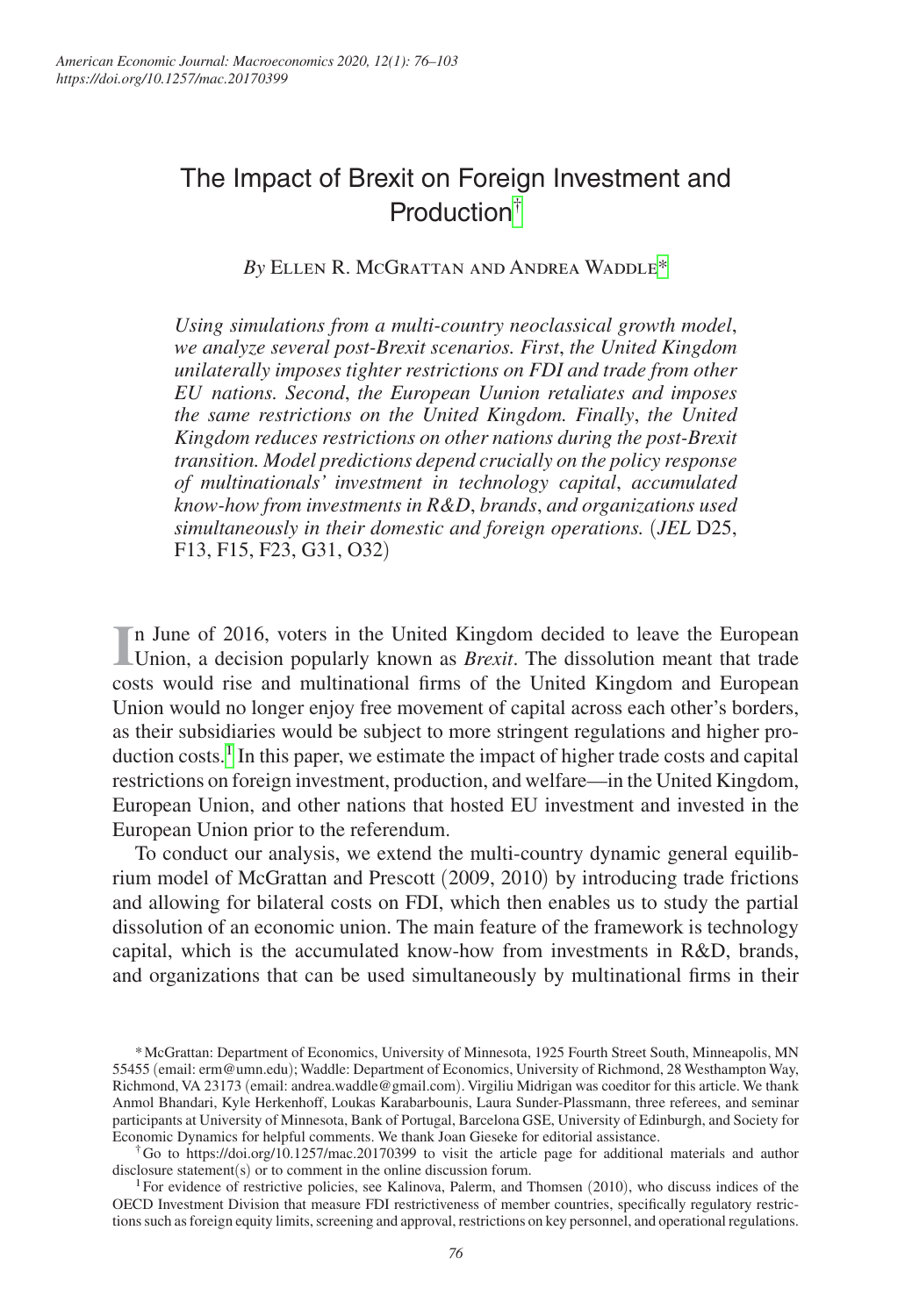domestic and foreign operations. This capital implies an essential role for foreign direct investment (FDI) since multinationals have more locations in which to use it when countries become more open.

In our environment, a country that erects barriers to inward FDI suffers welfare losses because foreign innovation is effectively blocked and costly domestic investment in technology capital is required to supplant the foreign investment. The increased technology capital of the country that is becoming more closed benefits nations that remain open since the capital can be used simultaneously in foreign subsidiaries. If two countries (or unions) simultaneously erect barriers on each other's FDI, offsetting forces—namely, blocked innovation and higher domestic investment—have consequences that are difficult to predict without a framework like ours, especially given that other nations will respond to these policy changes in a global general equilibrium setting. If costs on imported goods are simultaneously increased, then the losses are even greater because consumers want the foreign varieties, but the producers cannot costlessly shift to producing domestically and shipping the goods.

In our baseline Brexit scenario, we assume that the United Kingdom and the remaining countries in the European Union impose tighter restrictions on both FDI and trade from each other. To provide intuition for these results, we first analyze each policy change independently. To analyze the impact of changes in FDI policy, we first assume that the United Kingdom tightens restrictions on EU capital unilaterally, and then we assume that both economies restrict the movement of capital across each other's borders. If the United Kingdom acts alone and tightens restrictions on EU FDI, EU firms have fewer incentives to invest in technology capital. Lower investment by EU firms has a negative impact on the United Kingdom. With less technology capital coming from abroad, UK firms must increase investment in their own R&D and other intangibles, which is costly.

The next step is to consider the impact of rising trade costs alone, assuming no change in FDI policy. We start by assuming a unilateral move by the United Kingdom to restrict EU goods and then a retaliation by the EU countries. With higher trade costs, multinationals shift from less exporting to FDI, but the impacts on innovation of multinational parents are much smaller than in the cases with higher FDI costs. We run additional experiments in which there are higher costs on trade and investment between the United Kingdom and the European Union but lower costs on FDI inflows to the United Kingdom from other nations. We include these experiments to compare the welfare of UK citizens in the baseline scenario to an alternative scenario in which the United Kingdom has negotiated new trade and investment deals with non-European nations.

To make quantitative predictions, we parameterize the model using cross-country data in the period prior to the Brexit referendum. The parameters are chosen to ensure that populations, corporate tax rates, real GDPs, bilateral FDI flows, and bilateral trade flows are the same in the model and data. In the baseline scenario, we assume that trade costs and FDI costs both rise by 5 percentage points, starting in 2019 and fully phased in by 2022. In the case of FDI costs, this cost increase is equivalent to lowering TFP by 5 percent. Given that negotiations are ongoing and there is uncertainty about the specific policies that will be enacted, we also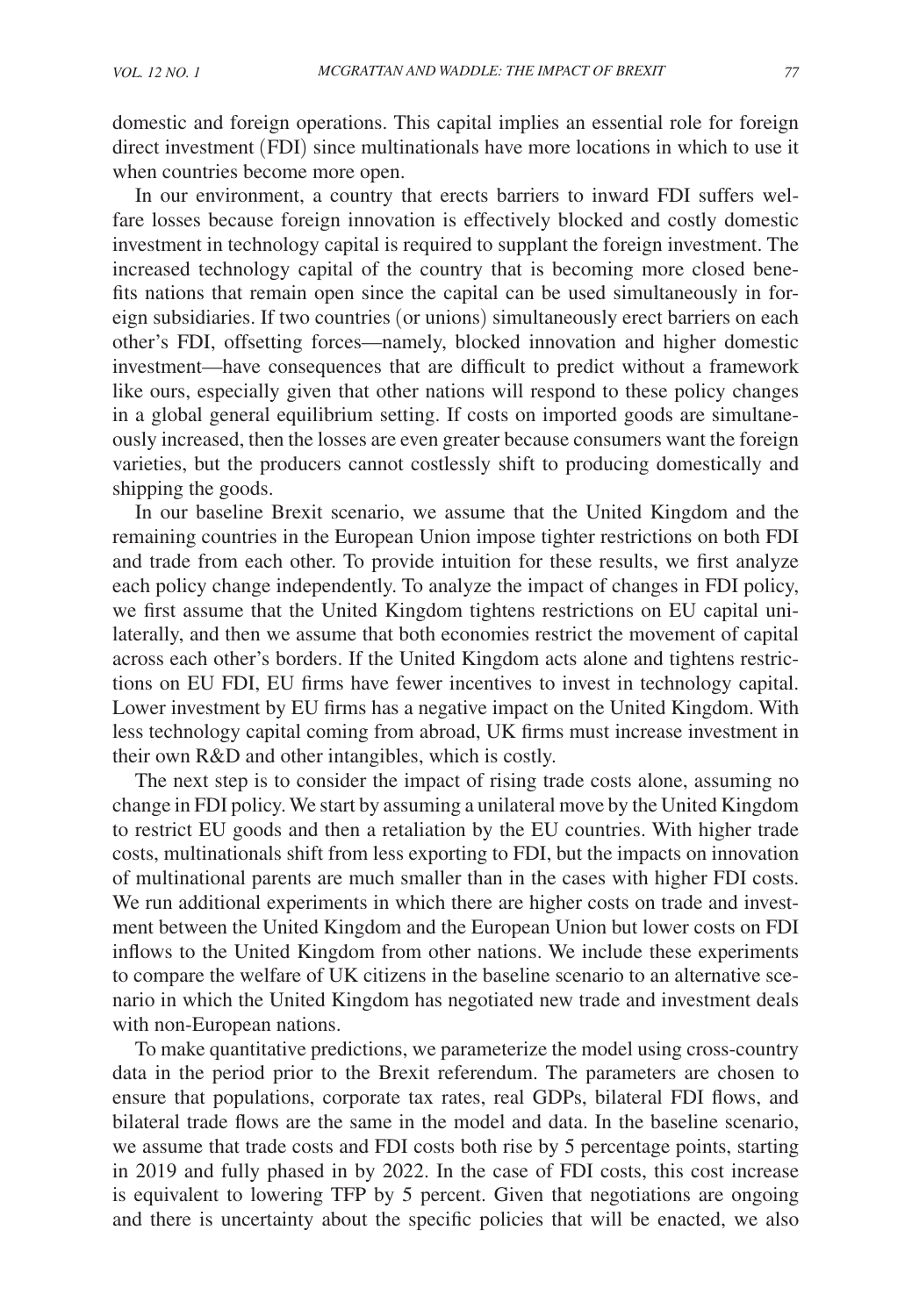experiment with the timing and magnitude of the cost increases. Since we work with a dynamic model, we can compare predictions for responses immediately following the referendum to the long-run outcomes. Given that the accumulation or decumulation of technology capital plays a central role in the model, the long run in our model is roughly 50 years after the referendum. Furthermore, between the referendum and the actual policy implementation, firms and households take advantage of existing capital inputs that can be used in production before costs on current account flows rise. Thus, the UK and EU economies can appear counterintuitively strong despite the Brexit.

In the baseline scenario, with the United Kingdom and European Union mutually raising both trade and FDI costs by 5 percentage points, we find welfare losses of 1.4 and 2.3 percent for UK and EU citizens, respectively. If we only raise trade costs, with no restrictions on FDI, the losses are much smaller, roughly 0.2 and 0.02 percent for UK and EU citizens, respectively. The main reason for the difference is that higher trade costs lead consumers to substitute between UK and EU varieties and lead producers to substitute between exports and FDI, but have little impact on innovation by multinational parents. Innovation is driven by investment in technology capital, which depends critically on the relative degrees of openness of countries to FDI. If the United Kingdom acts alone and tightens restrictions on EU FDI, EU firms have fewer incentives to invest in technology capital and lower their investment by an average of roughly 5 percent over the first decade and by more than 6 percent in the long run, regardless of the changes in trade policy. Given that technology capital is used in all locations around the world, the impact on production and welfare is large. If the European Union retaliates and raises restrictions on UK FDI, we find a dramatic reduction in UK technology capital investment—eventually by 30 percent in the baseline scenario—and a 12 percent increase in EU technology capital investment. Since the European Union is much larger in population and productive capacity than the United Kingdom, UK firms have more subsidiaries that are affected by the policy change and therefore have less incentive to invest. This turns out to be important for EU welfare since the United Kingdom was a significant investor in the pre-Brexit period.

If the United Kingdom lowers trade and FDI costs on other nations, we find welfare gains rather than losses. We first consider a lowering of costs on the United States and Canada by 5 percentage points on both trade and FDI. In this case, we predict a welfare gain for the United Kingdom of 0.7 percent, much higher than the 1.4 percent loss in the baseline, with little change for the European Union. The United Kingdom effectively replaces a lower TFP investment and trading partner with a higher TFP partner. If the United Kingdom lowers costs on all non-EU partners, again by 5 percentage points, then the UK welfare gain is 1.3 percent. In both scenarios, the lowering of FDI costs is key to higher welfare because innovation increases significantly in the other regions. All nations gain except the European Union.

Most of the related work that estimates the impact of Brexit on current account flows has been empirical, based either on the synthetic counterfactuals method or on gravity regressions. Campos and Coricelli (2015) use the synthetic counterfactuals method, comparing actual UK FDI inflows to that of a synthetic United Kingdom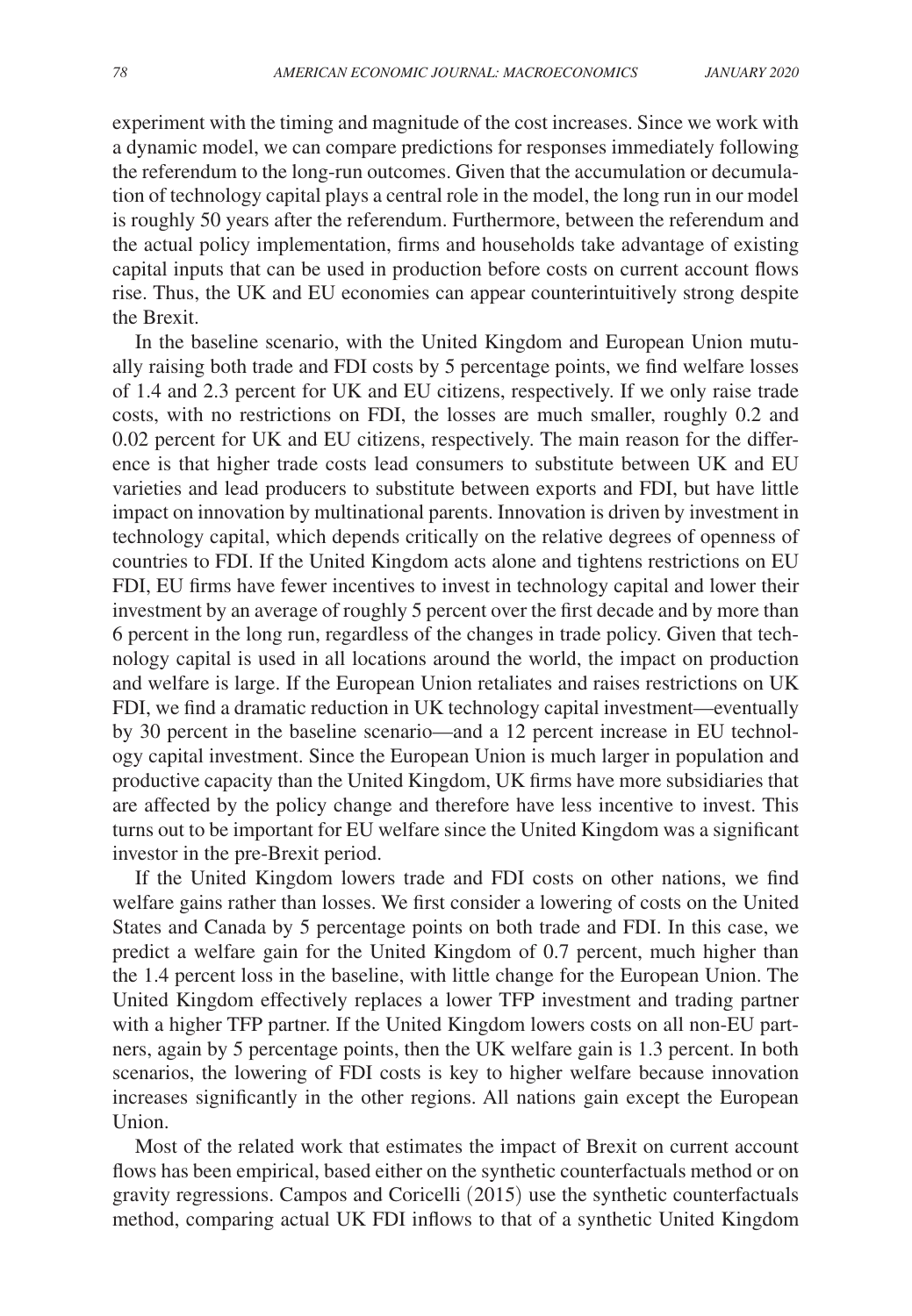whose data are a weighted sum of data from control countries—in this case, the United States, Canada, and New Zealand—that did not enter the European Union. They estimate that inflows would be 25 to 30 percent lower if the United Kingdom had not entered the union.<sup>[2](#page-3-0)</sup> Dhingra et al. (2016) summarize recent work that analyzes the overall impact of EU membership on FDI stocks and flows. Most closely related to our paper is the work of Bruno et al. (2016), which estimates gravity regressions with bilateral FDI inflows in 34 OECD countries as the dependent variable and uses source and host country characteristics, including EU membership, as independent variables. Bruno et al. (2016) find that EU membership has a positive effect—averaging 28 percent across regression specifications—on FDI inflows. Reversing this, Bruno et al. (2016) predict that leaving the union would result in a decline of 22 percent (or −0.28/1.28), which is close to the estimate of Campos and Coricelli (2015). In the baseline scenario, our model predicts that inward FDI in the United Kingdom would rise, not fall, because other nations increase investment and outward FDI in response to Brexit policies.

Other related work uses quantitative theory to estimate the impact of Brexit. Steinberg (2019) analyzes the impact of higher trade costs following Brexit in a dynamic model and estimates that UK output will be lower in the long run. He predicts declines in output ranging from 0.4 to 1.1 percent lower than the pre-Brexit levels. In our baseline simulation with the United Kingdom and European Union both raising costs on each other's trade and FDI, we find larger effects, with output falling by roughly 1 percent relative to trend in the first decade of the transition, and eventually falling by more than 3 percent. Arkolakis et al. (2017), which analyzes a static economy with costs on both trade and FDI, finds larger effects from rais-ing costs on FDI than on trade, which is consistent with our findings.<sup>[3](#page-3-1)</sup> However, the mechanism underlying our results, which depends critically on how the Brexit affects global investments in technology capital, is different from that of Arkolakis et al. (2017), which models innovation as the creation of differentiated goods in single-product firms, with labor being the only factor of production.<sup>[4](#page-3-2)</sup> Furthermore, our analysis is relevant for the aggregate economy, whereas Arkolakis et al. (2017) only analyze the manufacturing sector.

In Section I, we describe the model, and in Section II, we discuss how we parameterize the model using pre-Brexit data from national and international accounts. In Section III, we report results for the Brexit simulations, and in Section IV we check the sensitivity of the main results. Section V concludes.

<span id="page-3-0"></span><sup>&</sup>lt;sup>2</sup> See Campos, Coricelli, and Moretti (2014) for details of the method and results for all EU members. See Barrell and Pain (1997) and Pain and Young (2004) for other work estimating the impact of EU membership on FDI flows and macroeconomic aggregates.

<span id="page-3-1"></span> $3$ In recent work, Anderson, Larch, and Yotov (2017) use a dynamic model in the spirit of McGrattan and Prescott (2009, 2010) to study the interaction between FDI and trade, but do not analyze Brexit.

<span id="page-3-2"></span><sup>&</sup>lt;sup>4</sup> See also Antràs and Yeaple (2014) for a survey of theories of multinational firms in international trade. In contrast to our theory, the theories that they review assume capital is immobile across countries and are, therefore, not suitable for analyzing FDI flows.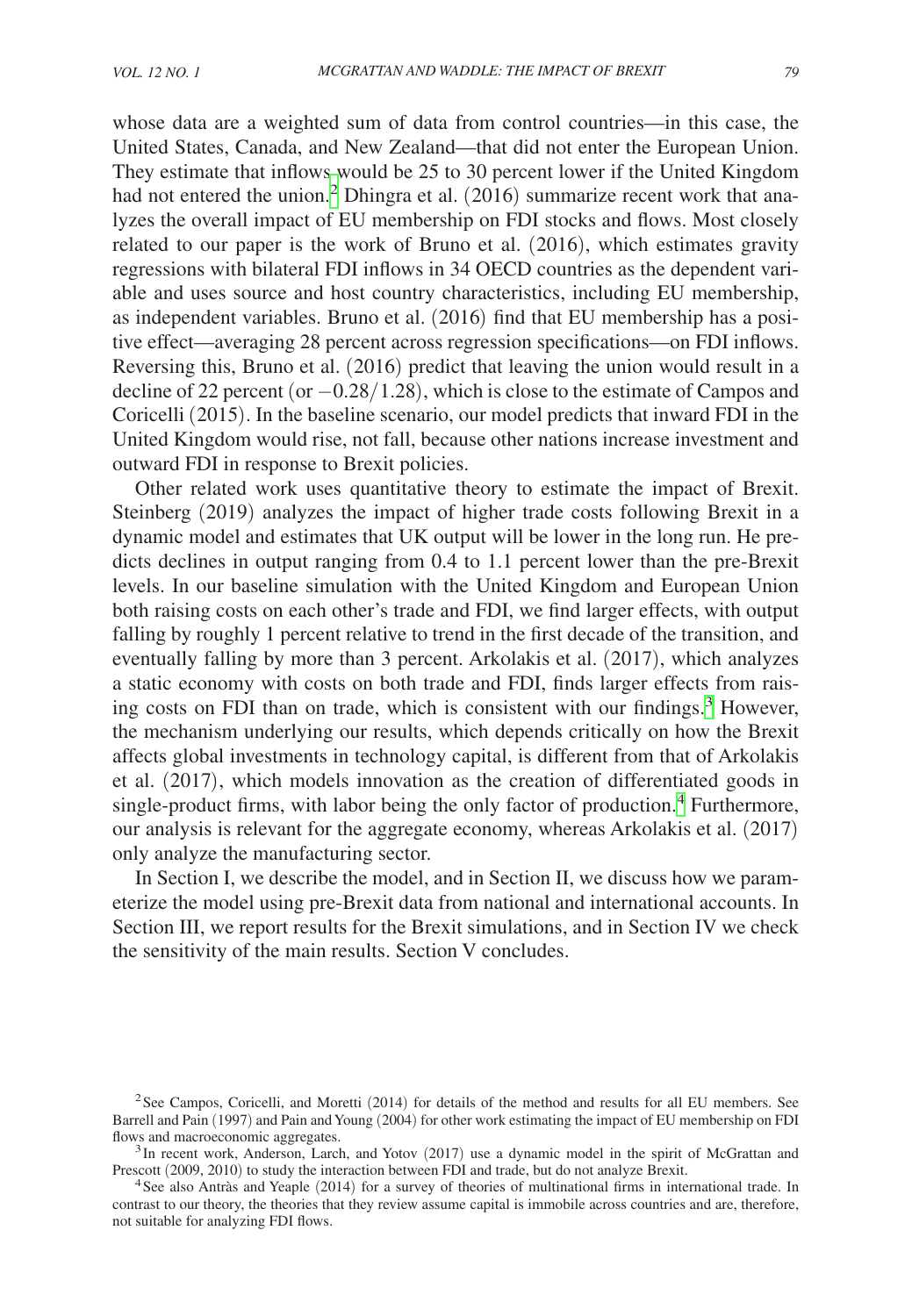#### **I. Model**

There are *I* economic unions, which are groups of countries, states, or provinces that impose few to no restrictions on cross-border shipments or direct investments of multinational firms. Each economic union is characterized by its productive capacity, its TFP, its policy governing traded goods, and its policy governing investments by foreigners, and these characteristics are taken as given by multinational firms when making their production and foreign investment decisions. Multinational firms in each union invest in technology capital, which can be used for production at home or abroad. If produced at home, the firms incur trade costs when shipping goods to foreign customers. If produced abroad, subsidiaries of these firms face regulatory and production costs. More specifically, each economic union *i* at time *t* has a total number of locations,  $N_{it}$ , where domestic or foreign firms can operate and a level of TFP, *Ait*. Foreign multinationals are associated with a particular proprietary technology, which we index by  $\omega$ , and their production decisions depend on trade costs for shipments to union *i*, denoted by  $\zeta_i(\omega)$ , and union *i*'s degree of openness to the firm's investments, denoted by  $\sigma_{it}(\omega)$ .<sup>[5](#page-4-0)</sup> In this section, we describe the technologies available to these firms and the preferences of households that are the shareholders.

# A. *Firm Problem*

Following McGrattan and Prescott (2009), we start by describing technologies for domestic and foreign plants and then derive aggregate production functions at the company level and the economy-wide level. Given these aggregate production functions, we can specify the main problem of a multinational firm that maximizes worldwide dividends.

A firm with technology  $\omega$  chooses labor and capital in all locations around the world. Some of the capital is tangible (e.g., structures and equipment), and some is intangible (e.g., R&D, brands, organizations). Some intangible capital is location-specific (e.g., local customer or client lists), and some is non-rivalrous and can be used in all locations (e.g., R&D). To simplify the exposition, suppose that the location-specific capital and labor inputs can be combined into a composite input *z*. Suppose also that the firm has made investments in R&D and has a "blueprint," which when combined with the other inputs *z*, produces output

$$
(1) \t\t y = A_i z^{1-\phi}
$$

at one location in *i*. [6](#page-4-1) Assuming the blueprint can be used non-rivalrously, the firm can use it to produce at other locations in *i* with additional factor inputs. If the economic union is totally open to foreign affiliates (incorporated outside the union), then  $(1)$ 

<span id="page-4-0"></span><sup>&</sup>lt;sup>5</sup>Another interpretation of the  $\sigma_{it}(\omega)$  parameters is that they are not policy parameters but rather represent differences in union characteristics, such as language, that inhibit foreign investment. See, for example, Keller and Yeaple (2013) and Ramondo (2014). These differences can affect the pre-Brexit levels of openness, but not the post-Brexit transition.

<span id="page-4-1"></span><sup>&</sup>lt;sup>6</sup>This does not rule out multi-plant firms that deploy more than one blueprint in a location.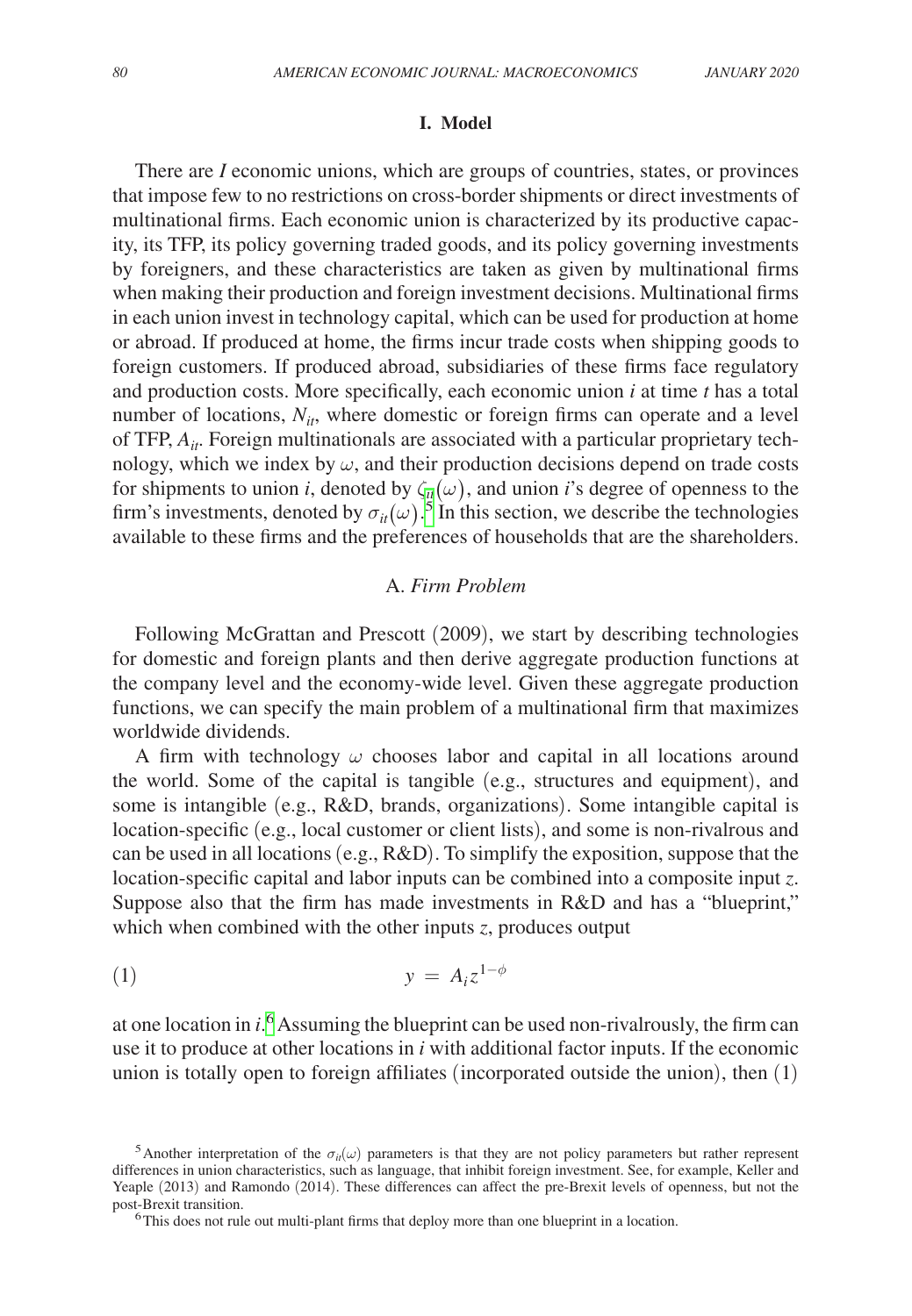summarizes the plant-level technology regardless of where the firm's parent company is located.

If economic union *i* is not fully open, then output produced in *i* with technology capital developed abroad, say, in economic union *j*, is given by

$$
(2) \t\t y = \sigma_i(\omega) A_i z^{1-\phi},
$$

with  $\sigma_i(\omega) \in [0,1]$  and  $\omega \in \Omega_j$ , where  $\Omega_j$  is defined to be the set of technologies developed in *j*. If  $\sigma_i(\omega) = 1$ , then foreign and domestic firms are treated symmetrically by the government in *i*, just as in (1). If  $\sigma_i(\omega) = 0$ , then *i* is totally closed to the use of the foreign technology  $\omega$ . It may also be the case that there are greater regulatory costs or restrictions on foreign firms than domestic firms, without a complete ban on their inward FDI, which would imply an intermediate value for  $\sigma_i(\omega) \in (0,1).^7$  $\sigma_i(\omega) \in (0,1).^7$ 

Since there are diminishing returns to the composite input  $\zeta$  at the plant level, firms maximize total output by proportionally allocating plant-specific inputs across production locations and blueprints. Let  $N_i$  be the total number of production locations in *i*. These locations correspond to markets, and markets are a measure of people.<sup>[8](#page-5-1)</sup> Let  $M(\omega)$  be the total stock of *technology capital* for firm  $\omega$ , that is, the total stock of blueprints and other know-how embodied within the firm. If this firm is operating in *i* with  $Z_i(\omega)$  units of the composite input, then it will optimally allocate an even share of the  $Z_i(\omega)$  to the total  $M(\omega)$  *N<sub>i</sub>* production possibilities. In this case, total output produced in  $\hat{i}$  by this firm will be given by

(3) 
$$
Y_i(\omega) = \sigma_i(\omega) A_i (M(\omega) N_i)^{\phi} Z_i(\omega)^{1-\phi},
$$

where, again,  $\sigma_i(\omega) = 1$  if  $\omega \in \Omega_i$ <sup>[9](#page-5-2)</sup> Here, the composite input  $Z_i(\omega)$  is composed of location-specific inputs of labor,  $L_i(\omega)$ , tangible capital,  $K_{T,i}(\omega)$ , and intangible capital  $K_{Li}(\omega)$ .

It is worth noting that the mathematical computation underlying the production technologies is similar to that in a standard love-of-variety model with constant returns to scale in production, constant elasticity of substitution preferences, and monopolistic competition in the goods market. In the love-of-variety model, setting the elasticity of substitution between varieties equal to  $1/\phi$  implies the same decreasing returns at the plant level as in (1). In the aggregate, there are scale effects in both models: gains to openness in the love-of-variety model are due to expanding

<span id="page-5-0"></span><sup>7</sup>Later, we analyze aggregate capital flows and estimate the degree of openness for all FDI coming from a country or union, but the analysis can just as easily be applied to industry-level restrictions, such as those possibly

<span id="page-5-2"></span><span id="page-5-1"></span> ${}^{8}$  In our quantitative work, we assume *N<sub>i</sub>* is proportional to the size of the population.

<sup>&</sup>lt;sup>9</sup>McGrattan and Prescott (2009) derive the aggregate production function, which is the maximal output that can be produced in a country with technology level  $A_i$ , a measure of locations  $N_i$ , and openness measures  $\{\sigma_i(\omega)\}$ . They show that the function is  $F(Z_i, \{M(\omega)\}_{\omega}) = A_i N_i^{\phi} \left(\sum_{\omega} \sigma_i(\omega)\right)^{1/\phi} M(\omega) \right)^{\phi} Z_i^{1-\phi}$ , which displays constant returns to scale. Despite this fact, the total output of a set of open economies with  $\sigma_i(\omega) > 0$  is greater than the total output of a set of closed economies. Thus, it is as if there were increasing returns, when in fact there are none.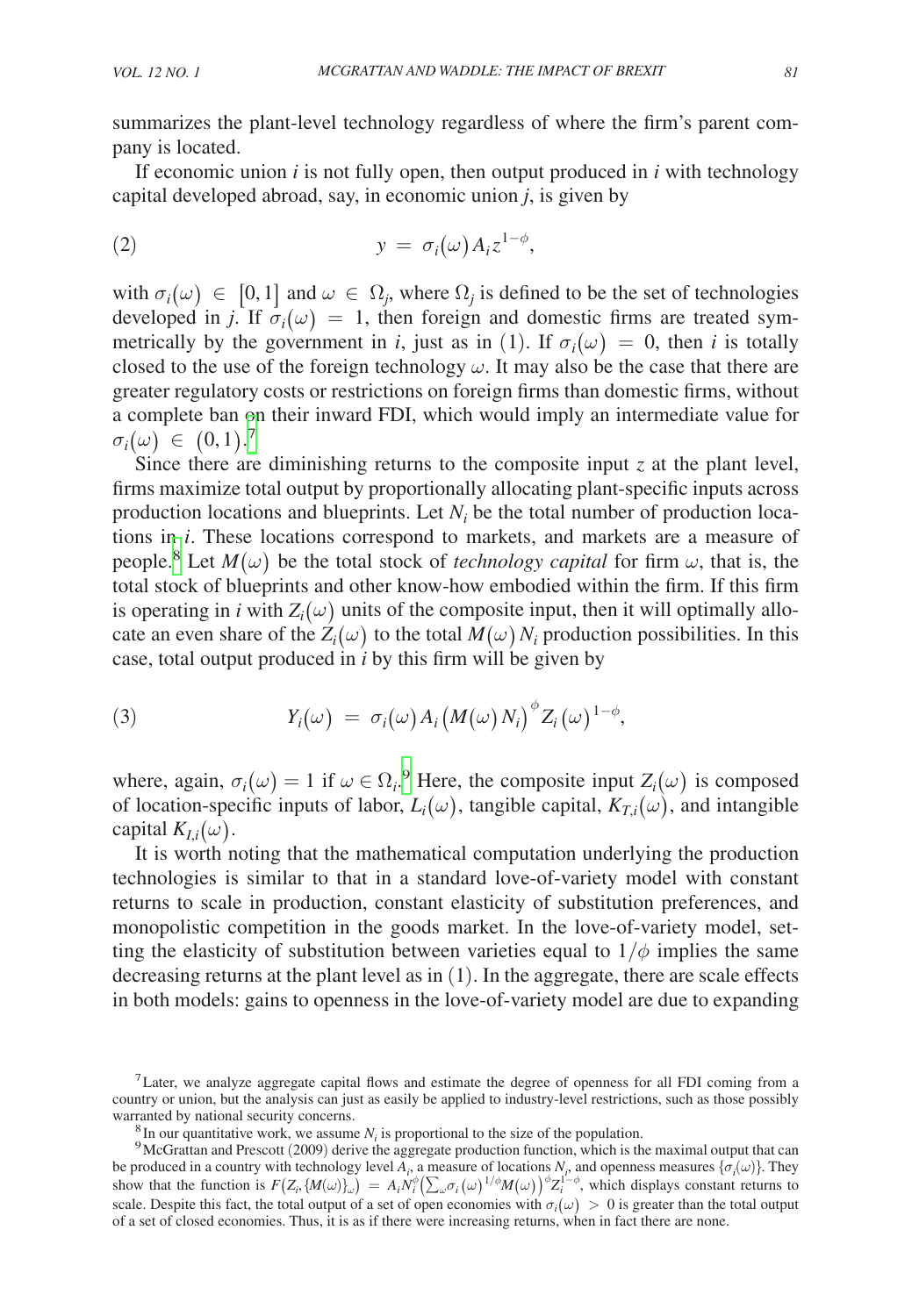product varieties, whereas our gains are due to expanding the set of locations where non-rival technology capital can be deployed.

Next, consider the problem of multinationals in our environment. They choose factor inputs to maximize the present value of after-tax worldwide dividends, given by  $(1 - \tau_{dt})\sum_{t} p_t D_t(\omega)$ , where  $\tau_{dt}$  is the tax rate on shareholder dividends,  $p_t$  is the Arrow-Debreu price, and  $D_t(\omega)$  is the total dividend payment. The total dividend payment is the sum of payments across economic unions hosting the FDI, namely,  $D_t(\omega) = \sum_i D_{it}(\omega)$ , where

(4) 
$$
D_{it}(\omega) = (1 - \tau_{p,it}) \left( P_{it}(\omega) \left[ Y_{it}(\omega) - \delta_T K_{T,it}(\omega) - X_{I,it}(\omega) \right] \right)
$$

$$
- \chi_i(\omega) X_{Mt}(\omega) \left[ - W_{it} L_{it}(\omega) \right)
$$

$$
- P_{it}(\omega) \left[ K_{T,i,t+1}(\omega) - K_{T,i}(\omega) \right].
$$

The dividend from economic union *i* is computed as the after-tax accounting profit less retained earnings plus any subsidies to investment in R&D and other intangibles. The tax rate on profits in *i* is given by  $\tau_{p,i}$  and is assessed on taxable income equal to sales  $P_i(\omega) Y_i(\omega)$  less payments to labor  $L_i(\omega)$  at rate  $W_i$ , depreciation of tangible capital  $K_{T,i}(\omega)$  at rate  $\delta_T$ , new investment in intangible capital  $X_{I,i}(\omega)$ that is location-specific, and investment at home in new technology capital  $X_M(\omega)$ . Here, we assume that technologies are developed and investments fully expensed in the country where the firm is incorporated. Thus, we set  $\chi_i(\omega) = 1$  if  $\omega \in \Omega_i$ and 0 otherwise, where  $\Omega_i$  is defined to be the set of technologies developed in economic union *i*. When computing taxable profits, investments in tangible capital are treated as capital expenditures, implying that the firm subtracts only the depreciation allowance, whereas investments in the two types of intangible capital are treated as expenses and therefore fully subtracted. This differential tax treatment implies that retained earnings recorded by the accountants are net investment in *tangible* capital, which is given by  $K_{T,i,t+1}(\omega) - K_{T,i}( \omega)$  between period *t* and *t* + 1.

The capital accumulation equations for the location-specific stocks and technology capital are given by

$$
(5) \qquad K_{T,i,t+1}(\omega) = (1-\delta_T) K_{T,i}( \omega) + X_{T,i}( \omega) - \varphi \big( X_{T,i}( \omega), K_{T,i}( \omega) \big),
$$

(6) 
$$
K_{I,i,t+1}(\omega) = (1-\delta_I)K_{I,i,t}(\omega) + X_{I,i,t}(\omega) - \varphi(X_{I,i,t}(\omega), K_{I,i,t}(\omega)),
$$

(7) 
$$
M_{t+1}(\omega) = (1 - \delta_M) M_t(\omega) + X_{Mt}(\omega) - \varphi(X_{Mt}(\omega), M_t(\omega)),
$$

where  $X_{T,i}( \omega)$ ,  $X_{I,i}( \omega)$ , and  $X_{Mt}( \omega)$  are new investments;  $\delta_T$ ,  $\delta_I$ ,  $\delta_M$  are depreciation rates for the location-specific tangible and intangible stocks and the technology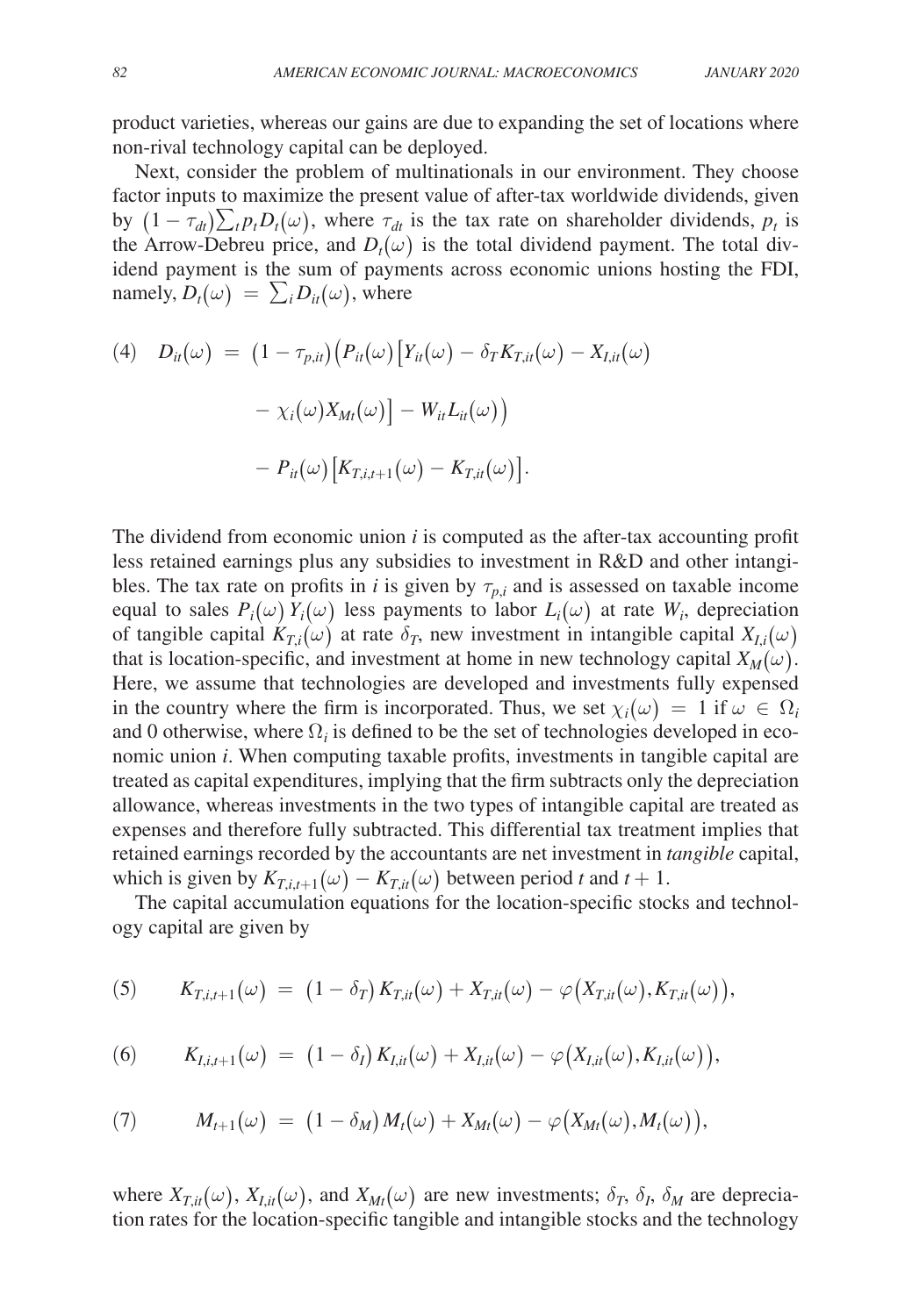capital, respectively; and  $\varphi$  is a function governing the cost of adjusting investment. In our analysis later, we use the following functional form:

(8) 
$$
\varphi(X,K) = \frac{\varphi_0}{2} (X/K - \delta - \gamma_Y)^{\varphi_1} K,
$$

where  $\delta$  is the depreciation rate of the relevant investment series and  $\gamma$ <sup>*y*</sup> is trend growth in the global output.

We turn next to a description of the household problem.

# B. *Household Problem*

Households in economic union *i* choose sequences of consumption  $C_{ii}(\omega)$  for all varieties of goods  $\omega$ , labor supply  $L_{it}$ , shares in companies  $S_{i,t+1}(\omega)$  indexed by  $\omega$ , and bonds  $B_{i,t+1}$  to solve the following problem:

(9) 
$$
\max \sum_{t} \beta^{t} \left[ \log \left( C_{it} / N_{it} \right) + \psi \log \left( 1 - L_{it} / N_{it} \right) \right] N_{it}
$$

subject to

$$
\sum_{t} p_{t} \Big[ \sum_{\omega} \Big( P_{it}(\omega) C_{it}(\omega) + V_{t}(\omega) \big( S_{i,t+1}(\omega) - S_{it}(\omega) \big) \Big) + B_{i,t+1} - B_{it} \Big]
$$
  

$$
\leq \sum_{t} p_{t} \Big[ \big( 1 - \tau_{l,it} \big) W_{it} L_{it} + \big( 1 - \tau_{dt} \big) \sum_{\omega} D_{t}(\omega) S_{it}(\omega) + r_{bt} B_{it} + \kappa_{it} \Big],
$$

where

(10) 
$$
C_{it} = \left(\sum_{\omega} C_{it} (\omega)^{\frac{\rho-1}{\rho}}\right)^{\frac{\rho}{\rho-1}}
$$

with  $\rho > 0$ . Here,  $\tau_{li}$  and  $\tau_d$  are tax rates on labor and dividends,  $r_b$  is the after-tax return on international borrowing and lending,  $N_{it}$  is the population in economic union  $i$ , and  $\kappa_{it}$  is exogenously determined income, which includes both government transfers and nonbusiness net income.[10](#page-7-0) As we noted earlier, an implicit assumption being made is that  $N_i$  is both the count of production locations and the size of the population. We are assuming that an economic union's productive capacity scales with the population.

Goods purchased from a foreign multinational can be either bought locally from one of the affiliates in *i* or bought from the parent company and shipped. We denote

<span id="page-7-0"></span><sup>&</sup>lt;sup>10</sup>Nonbusiness net income is included so that we can match accounts of the model to accounts in the data. In our application, we want to distinguish value added and investment from business and nonbusiness sectors. We also include nonbusiness labor as part of the total labor input, and this, too, is exogenously set. Public consumption is included with  $C_i$ .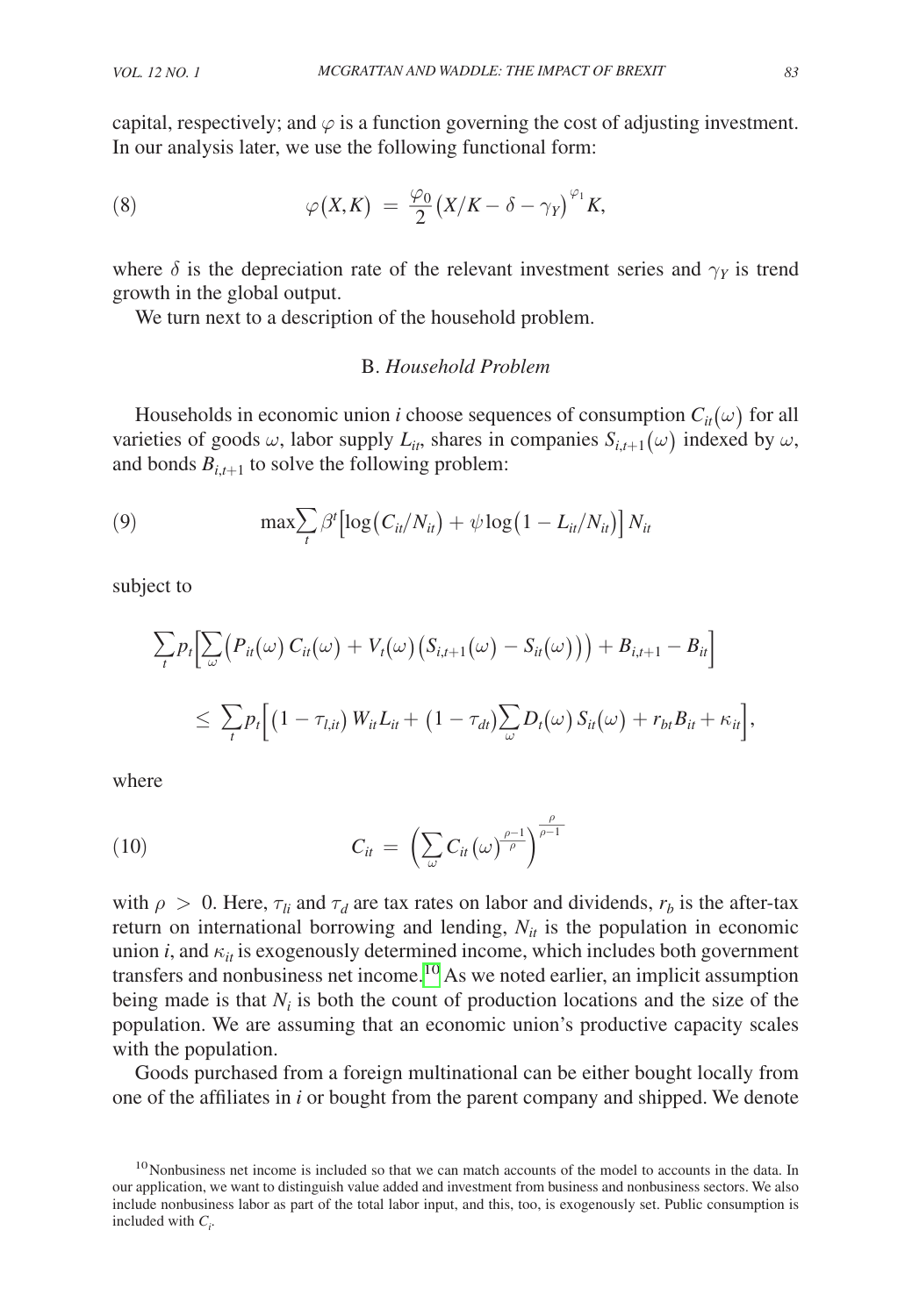by  $C_{it}^F(\omega)$  the goods purchased from affiliates, where *F* indicates it is included with FDI statistics, and we denote by  $C_{it}^T(\omega)$  the goods purchased abroad, where *T* indicates it is included with trade statistics. We assume that these goods are not perfect substitutes, but are nearly so, with

(11) 
$$
C_{it}(\omega) = \left(C_{it}^F(\omega)^{\frac{\varrho-1}{\varrho}} + C_{it}^T(\omega)^{\frac{\varrho-1}{\varrho}}\right)^{\frac{\varrho}{\varrho-1}}, \quad \omega \notin \Omega_i
$$

and  $\varrho \gg \rho$ , where recall that  $\Omega_i$  are technologies that have been developed in *i*. Prices for foreign goods bought locally reflect costs to affiliates when operating in *i*. These costs show up as lower output in (3) per unit of composite input because of regulatory costs on foreign direct investment modeled as  $\sigma_i(\omega)$  < 1. Prices for shipped goods include an additional cost given by  $\zeta_i(\omega) P_j(\omega)$ ,  $\omega \in \Omega_j$ , if shipped from *j* to *i*. Here, we assume that it is not cheaper to ship goods from an affiliate operating in a third country.<sup>[11](#page-8-0)</sup>

# C. *Market Clearing*

For each technology  $\omega$ , we require that the following resource constraints hold:

(12) 
$$
Y_{jt}(\omega) = C_{jt}^F(\omega) + X_{T,jt}(\omega) + X_{I,jt}(\omega), \quad j \neq i,
$$

(13) 
$$
Y_{it}(\omega) = C_{it}(\omega) + \sum_{j \neq i} \left(1 + \zeta_{jt}(\omega)\right) C_{jt}^T(\omega) + X_{T, it}(\omega) + X_{I, it}(\omega) + X_{Mt}(\omega) + \bar{X}_{M}, \quad \bar{Y}_{nb, it} - \bar{Y}_{nb, it},
$$

where *i* is home for the multinational firm with this technology, that is,  $\omega \in \Omega_i$ , and *j* are the economic unions that host the firm's foreign affiliates.

The market-clearing price for the bundle of goods consumed in  $i$ ,  $C_{it}$ , is given by

(14) 
$$
P_{it} = \left(\sum_{\omega} P_{it}(\omega)^{1-\rho}\right)^{\frac{1}{1-\rho}}.
$$

For goods with technology developed abroad, say in union *j*, the price in *i* is

(15) 
$$
P_{ii}(\omega) = (P_{ii}^F(\omega)^{1-\varrho} + P_{ii}^T(\omega)^{1-\varrho})^{\frac{1}{1-\varrho}},
$$

where  $P_{it}^F(\omega)$  is the producer price in *i* and  $P_{it}^T(\omega)$  is the producer price in *j* plus the trade cost, that is,  $P_{it}^{T}(\omega) = P_{jt}(\omega) (1 + \zeta_{it}(\omega)).$ 

<span id="page-8-0"></span><sup>&</sup>lt;sup>11</sup>In our quantitative investigation, we treat geographically close countries, such as Canada and the United States, as one region given proximity facilitates intra-firm trade between parents and affiliates.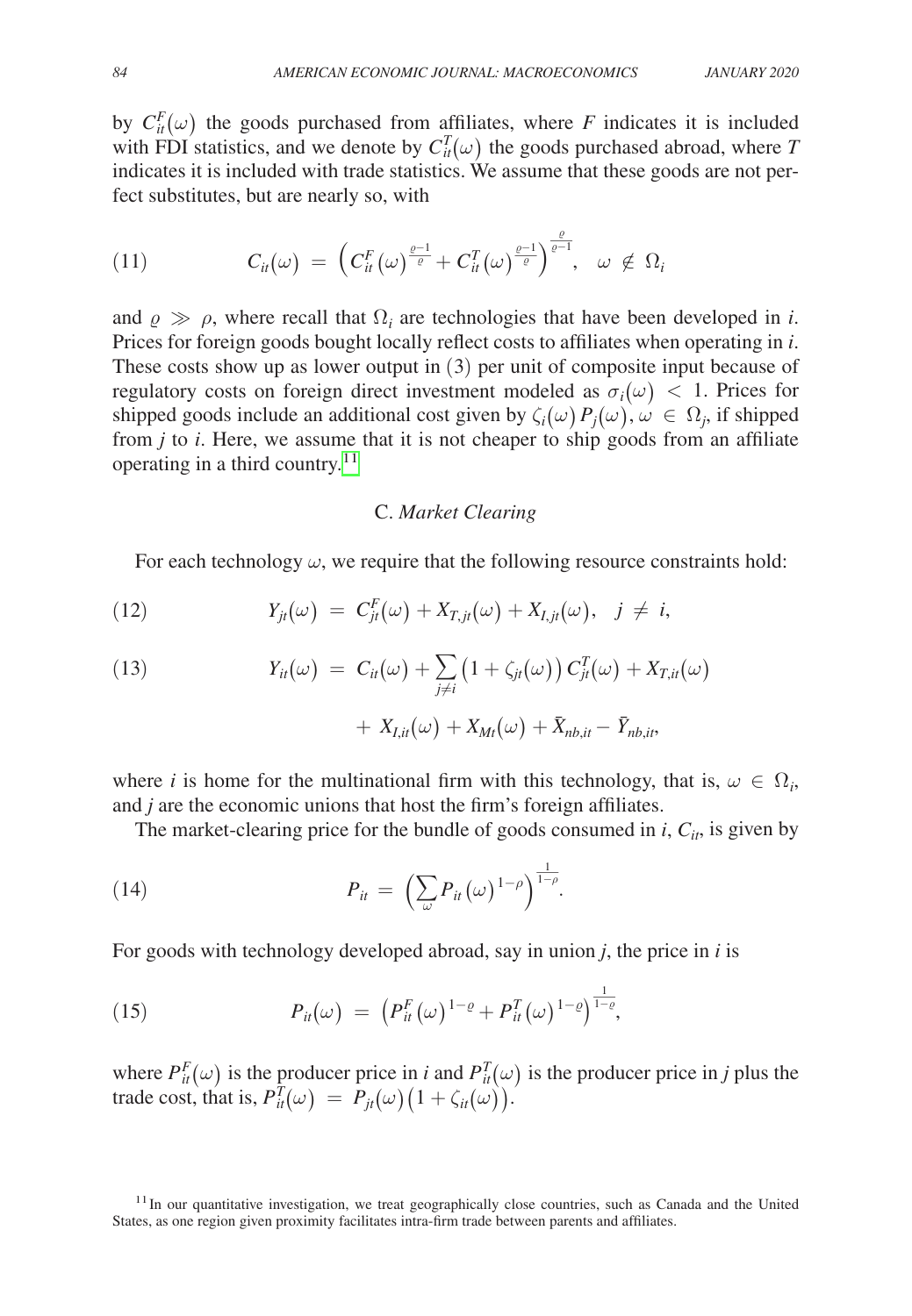In addition to goods market clearing, we require asset markets to clear, with  $\sum_i B_{it} = 0$  and  $\sum_i S_{it}(\omega) = 1$  for all periods and all firms  $\omega$ . Finally, we require that labor markets clear in all economic unions, that is,

(16) 
$$
L_{it} = \sum_{\omega} L_{it}(\omega) + \bar{L}_{nb,it},
$$

with the total labor supplied by households  $L_{it}$  equal to the total demanded labor by firms  $L_{it}(\omega)$  and nonbusiness entities  $\bar{L}_{nb,it}$ .

### D. *Accounting Measures*

When simulating the model, we compare our theoretical predictions to empirical analogues in the national and international accounts. The most commonly used accounting measures are gross domestic product (GDP), gross national product (GNP), and components of the current account, namely, exports, imports, net factor receipts, and net factor payments.

In the model, we compute nominal GDP as follows:

$$
(17) \quad GDP_{it} = \sum_{\omega} P_{it}(\omega) \big( Y_{it}(\omega) - X_{I,it}(\omega) - \chi_i(\omega) X_{Mt}(\omega) \big) - P_{nb,it} \bar{X}_{nb,it},
$$

where  $P_{nb,i}$  is the price index for nonbusiness goods, which is assumed later to be an index of prices for technologies developed in *i*. Notice here that we have subtracted the intangible investments, which are expensed by firms. Although some categories of intangible investments have recently been included in measures of GDP for some countries, most categories are still excluded. In light of this, we use the old concept of GDP and assume full expensing of intangible investments.<sup>[12](#page-9-0)</sup>

To compute nominal GNP, we need net factor receipts (NFR) from foreigners and net factor payments (NFP) to foreigners, which are recorded in the international accounts of *i* as

(18) 
$$
NFR_{it} = \sum_{j \neq i} \sum_{\omega \in \Omega_i} \left( D_{jt}(\omega) + P_{jt}(\omega) \left[ K_{T,j,t+1}(\omega) - K_{T,jt}(\omega) \right] \right) + \sum_{j \neq i} \sum_{\omega \in \Omega_j} S_{it}(\omega) D_t(\omega) + \max(r_{bt}B_{it}, 0),
$$

(19) 
$$
NFP_{it} = \sum_{j \neq i} \sum_{\omega \in \Omega_j} \left( D_{it}(\omega) + P_{it}(\omega) \left[ K_{T,i,t+1}(\omega) - K_{T,i,t}(\omega) \right] \right) + \sum_{j \neq i} \sum_{\omega \in \Omega_i} S_{jt}(\omega) D_t(\omega) + \max(-r_{bt}B_{it}, 0).
$$

<span id="page-9-0"></span> $12$  We do sensitivity analysis to ensure that this assumption does not affect our results.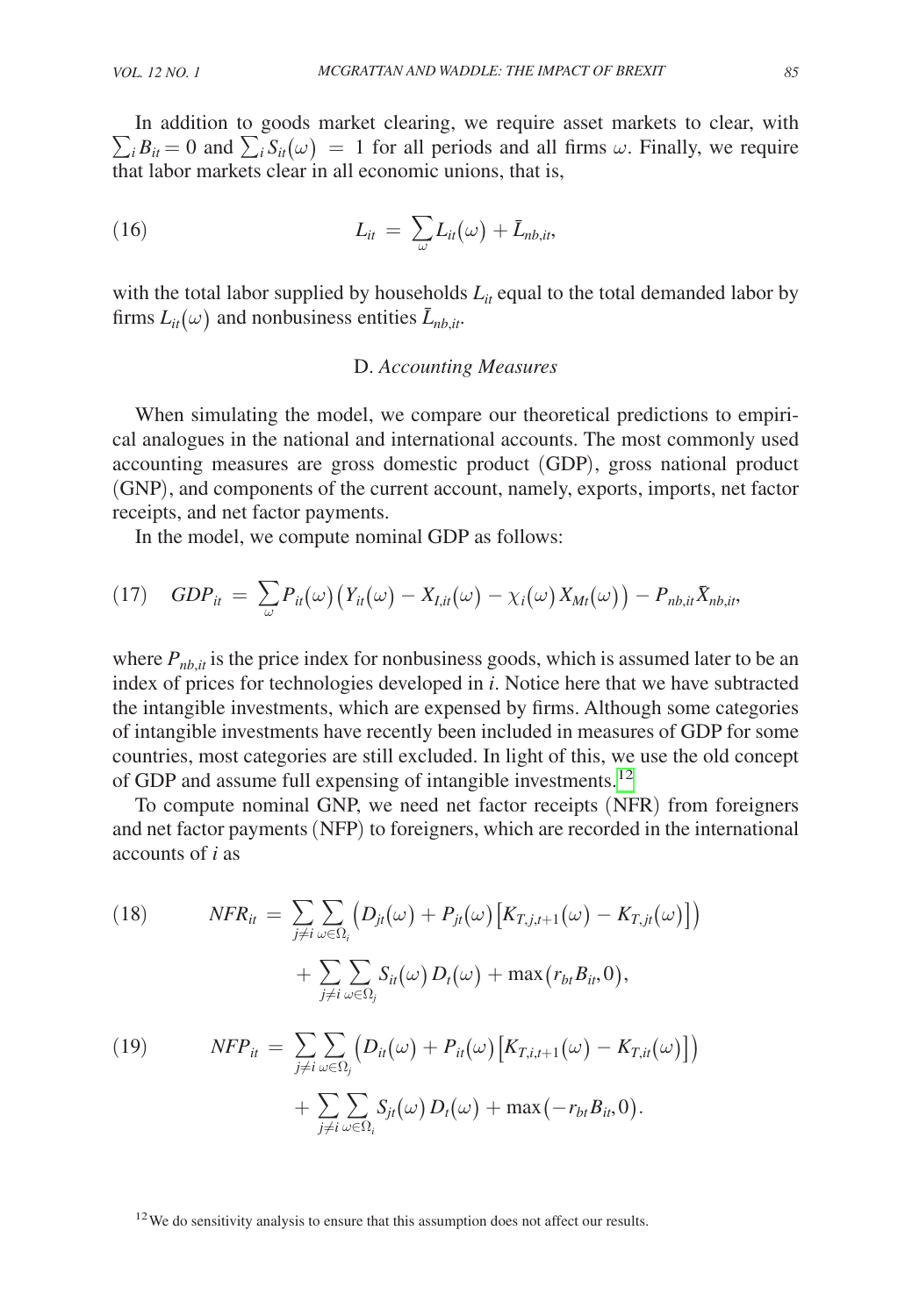In both expressions, the first sums are direct investment income from multinational profits—dividends plus retained earnings. The second sums are portfolio income from equity holdings of households. Finally, the third terms are payments of net interest, which flow in if positive or out if negative. GNP is the sum of GDP and net factor incomes (NFR less NFP).

The current account in the international accounts is computed as the sum of net factor income and the trade balance (exports less imports). Nominal exports (EX) and imports (IM) for *i* are given by

(20) 
$$
EX_{it} = \sum_{j \neq i} \sum_{\omega \in \Omega_i} P_{it}(\omega) \left(1 + \zeta_{jt}(\omega)\right) C_{jt}^T(\omega),
$$

(21) 
$$
IM_{it} = \sum_{j \neq i} \sum_{\omega \notin \Omega_i} P_{jt}(\omega) \left(1 + \zeta_{it}(\omega)\right) C_{it}^T(\omega).
$$

In equilibrium, the net of these values is also equal to GDP less consumption and tangible investment, which is consistent with the national accounts measure of net exports.

Later, we work with real variables. We deflate all nominal variables with the chain-weighted output deflator for one country (which, in our quantitative analysis, is the United States).

#### **II. Model Parameters**

In this section, we parameterize the model using data from national and international accounts prior to the June 2016 referendum in the United Kingdom. The analysis includes all nations that are major investors in the United Kingdom and European Union.[13](#page-10-0) Parameters are chosen to replicate key statistics, and the model is then used to simulate alternative Brexit scenarios.

[Table 1 d](#page-11-0)isplays parameters that are assumed to be the same for all economies. We use common parameters for household preferences  $(\beta, \psi, \rho, \rho)$ , trend growth in TFP  $(1 + \gamma_A)^t$ , trend growth in population  $(1 + \gamma_N)^t$ , income shares  $(\phi, \alpha_T, \alpha_I)$ , nonbusiness activities  $(\bar{L}_{nb}, \bar{X}_{nb}/GDP, \bar{Y}_{nb}/GDP)$ , depreciation rates  $(\delta_M, \delta_T, \delta_l)$ , tax rates on individual incomes  $(\tau_l, \tau_d)$ , and adjustment costs  $(\varphi_0, \varphi_1)$ . For all but the elasticities  $\rho$  and  $\rho$ , we use estimates from McGrattan and Prescott's (2010) study, which are reported in Table 1. For the substitution parameters that govern the trade elasticities, we set  $\rho = 10$  and  $\rho = 100$ . The literature has a wide range of trade elasticities  $(\rho)$ , from low estimates of 1 to 2 to match quarterly international business cycle fluctuations to high estimates of 10 to 15 to match growth following a trade liberalization.<sup>14</sup> Given we are studying Brexit, we used a relatively high estimate, but later we do sensitivity analysis and rerun our experiments with  $\rho = 5$ 

<span id="page-10-0"></span><sup>&</sup>lt;sup>13</sup> More specifically, we include the United Kingdom, all other European Union countries, Norway, and Switzerland as a non-EU European region, the United States and Canada as one region, and Japan, Korea, and China as one region. All trade and FDI flows between countries in a region are netted.<br><sup>14</sup>See Ruhl (2008) and Simonovska and Waugh (2014) for discussions of the wide range of estimates.

<span id="page-10-1"></span>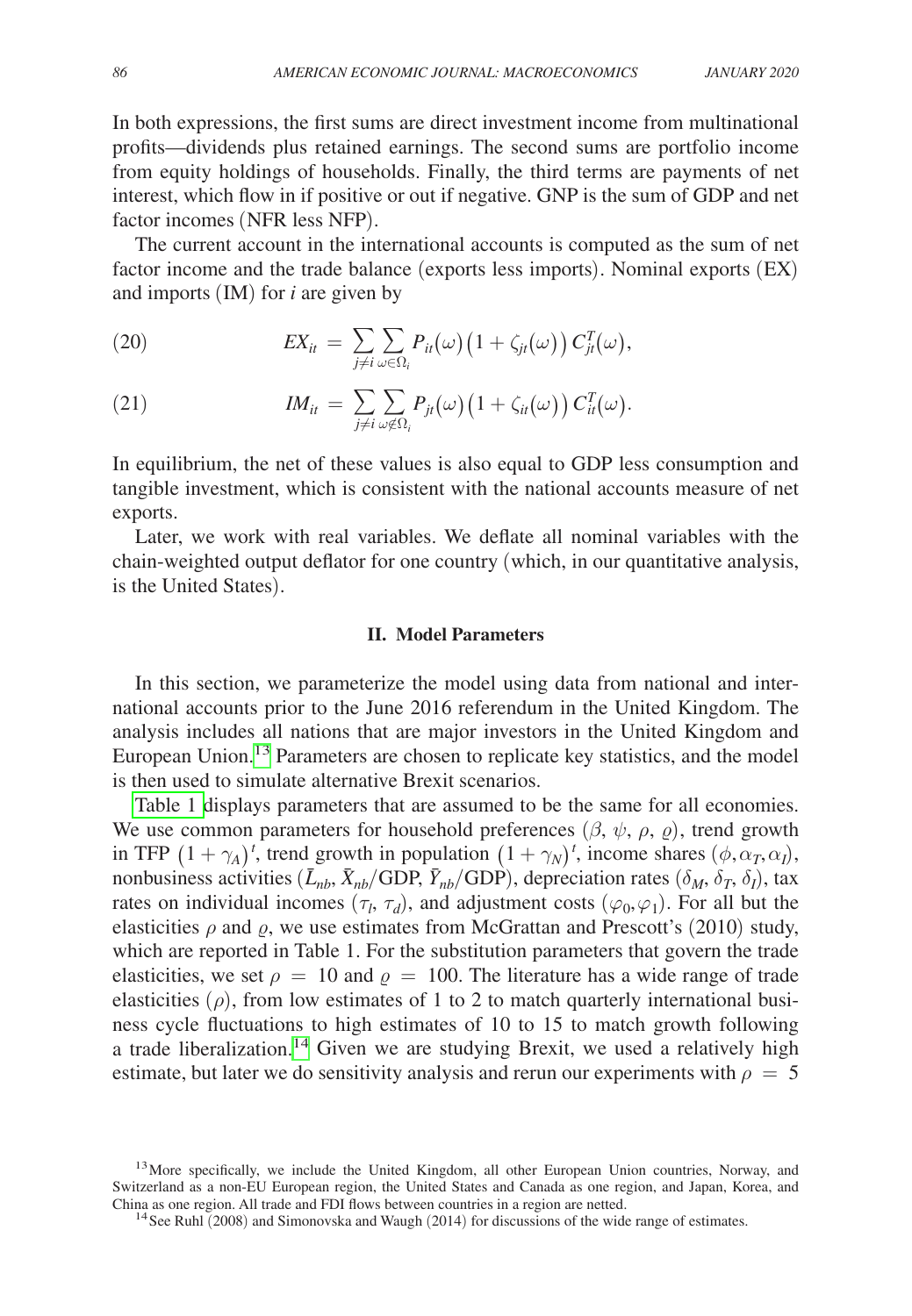<span id="page-11-0"></span>

| Parameter                         | Expression                                                                                         | Value          |
|-----------------------------------|----------------------------------------------------------------------------------------------------|----------------|
| Preferences                       |                                                                                                    |                |
| Discount factor                   | $\beta$                                                                                            | 0.98           |
| Leisure weight                    | $\psi$                                                                                             | 1.32           |
| Growth rates (percent)            |                                                                                                    |                |
| Population                        | $\gamma_N$                                                                                         | 1.0            |
| Technology                        | $\gamma_A$                                                                                         | 1.2            |
| Income shares (percent)           |                                                                                                    |                |
| Technology capital                | $\phi$                                                                                             | 7.0            |
| Tangible capital                  | $\begin{array}{c} (1-\phi)\alpha_T\\ (1-\phi)\alpha_I\\ (1-\phi)(1-\alpha_T-\alpha_I) \end{array}$ | 21.4           |
| Plant-specific intangible capital |                                                                                                    | 6.5            |
| Labor                             |                                                                                                    | 65.1           |
| Nonbusiness sector (percent)      |                                                                                                    |                |
| Fraction of time at work          | $\bar{L}_{nb}$                                                                                     | 6              |
| Investment share                  | $\bar{X}_{nb}/\overset{\cdots}{\text{GDP}}$                                                        | 15             |
| Value-added share                 | $\bar{Y}_{nb}/GDP$                                                                                 | 31             |
| Depreciation rates (percent)      |                                                                                                    |                |
| Technology capital                | $\delta_M$                                                                                         | 8.0            |
| Tangible capital                  | $\delta_T$                                                                                         | 6.0            |
| Plant-specific intangible capital | $\delta_I$                                                                                         | $\Omega$       |
| Tax rates (percent)               |                                                                                                    |                |
| Labor wedge                       | $\tau_l$                                                                                           | 34             |
| Dividends                         | $\tau_d$                                                                                           | 28             |
| Trade elasticities                |                                                                                                    |                |
| Armington                         | $\rho$                                                                                             | 10             |
| Produced at home versus abroad    | $\varrho$                                                                                          | 100            |
|                                   |                                                                                                    |                |
| Adjustment cost parameters        |                                                                                                    |                |
| Slope                             | $\varphi_0$                                                                                        | 1              |
| Curvature                         | $\varphi_1$                                                                                        | $\overline{c}$ |

Table 1—Model Parameters Common across Economies

*Notes:* Parameters are taken from McGrattan and Prescott's (2010) analysis of the US current account, with the exception of trade elasticities and adjustment costs. See the main text for more details.

and  $\rho = 15$ . We chose a very high value for  $\rho$  since this is the parameter governing substitution between goods sold by the parent and the good sold by an affiliate.

[Table 2](#page-12-0) reports parameters that differ across economies. The first set shown in panel A of Table 2 includes levels of TFP, populations, and corporate profit tax rates. TFP and population for the United Kingdom are normalized to 100, and estimates for all other economies are set relative to the United Kingdom's economy. The second set of parameters shown in Table 2, panel B, includes all bilateral degrees of openness in the pre-Brexit period, namely,  $\sigma_{i0}(\omega)$ . To keep the analysis tractable and focused on aggregate capital flows, we assume that  $\sigma_{i0}(\omega)$  is the same for all  $\omega \in \Omega_j$ , for all *i*,*j* with  $j \neq i$ , which means that all multinationals from *j* face the same restrictions on their foreign investments in  $i$ <sup>[15](#page-11-1)</sup>. The rows in Table 2, panel B, represent the recipients of FDI, and the columns represent the originators of FDI. The third set

<span id="page-11-1"></span><sup>&</sup>lt;sup>15</sup>The analysis can easily be extended if bilateral flows are available at a more disaggregated level.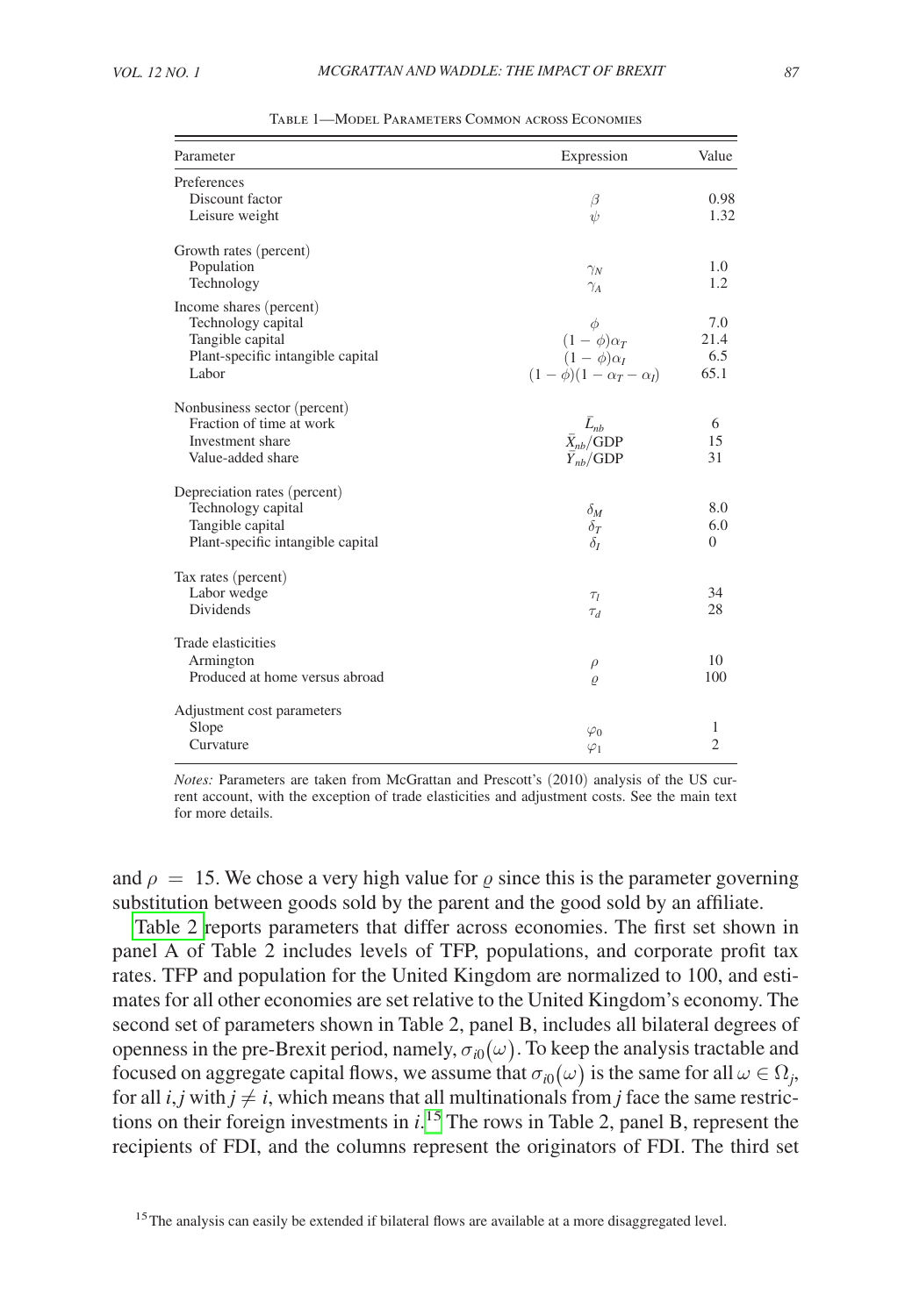<span id="page-12-0"></span>

| 100      | 100            | 26         |                     |                |
|----------|----------------|------------|---------------------|----------------|
| 83       | 698            | 23         |                     |                |
| 128      | 20             | 25         |                     |                |
| 119      | 547            | 34         |                     |                |
| 40       | 2,418          | 28         |                     |                |
|          |                |            |                     |                |
| United   | European       | Non-EU     |                     |                |
| Kingdom  | Union          | Europe     | US-Canada           | Asia           |
| 1        | 1              | 0.51       | 0.88                | 0.73           |
|          | 1              | 0.90       | 0.87                | 0.72           |
| 0.40     | 0.73           | 1          | 0.64                | 0.57           |
| 0.77     | 0.84           | 0.81       | 1                   | 0.71           |
| 0.59     | 0.64           | 0.64       | 0.60                | 1              |
|          |                |            |                     |                |
|          |                |            |                     |                |
| $\Omega$ | $\overline{0}$ | 0.00       | 0.14                | 0.02           |
| $\Omega$ | $\overline{0}$ | 0.00       | 0.14                | 0.00           |
| 0.75     | 0.49           | $\Omega$   | 0.75                | 0.51           |
| 0.12     | 0.08           | 0.00       | $\theta$            | 0.00           |
| 0.53     | 0.42           | 0.12       | 0.52                | $\overline{0}$ |
|          | <b>TFP</b>     | Population | Percent<br>tax rate |                |

Table 2—Exogenous Inputs

*Notes:* The European Union includes all EU countries other than the United Kingdom, non-EU Europe includes Norway and Switzerland, and Asia includes Japan, Korea, and China. All FDI and trade flows between multi-country economies are netted. TFP and population are normalized to 100 for the United Kingdom with other estimates relative to theirs.

of parameters that differ for each region are shown in Table 2, panel C, namely, the trade costs. Again, the rows are recipients and the columns are originators. In the pre-Brexit period, we impose that  $\sigma_{i0}(\omega) = 1$  and  $\zeta_{i0}(\omega) = 0$  for bilateral flows between the United Kingdom and the European Union, since goods and investments can flow freely within the union.

The remaining bilateral degrees of openness, trade costs, and the levels of TFPs are set so as to exactly replicate all bilateral FDI flows (relative to GDP), all bilateral trade flows (relative to GDP), and real GDPs per capita (relative to a common long-run growth trend).<sup>[16](#page-12-1)</sup>

#### **III. Post-Brexit**

In this section, we use the parameterized model to analyze several post-Brexit scenarios. In our baseline scenario, both the United Kingdom and the European Union raise costs on each other's foreign investment and trade, effectively dissolving the economic union. To fully understand the forces at work, we start by analyzing a unilateral move by the United Kingdom to raise costs on EU foreign investment, with no change in trade costs. We contrast these results with the case in

<span id="page-12-1"></span><sup>&</sup>lt;sup>16</sup>To parameterize the degrees of openness, we use actual FDI flows rather than indices of FDI restrictiveness such as those computed by the OECD (1990–2016). The indices have no theoretical counterpart and cannot accurately measure the overall restrictiveness of the regulatory regime. See the Appendix for data sources.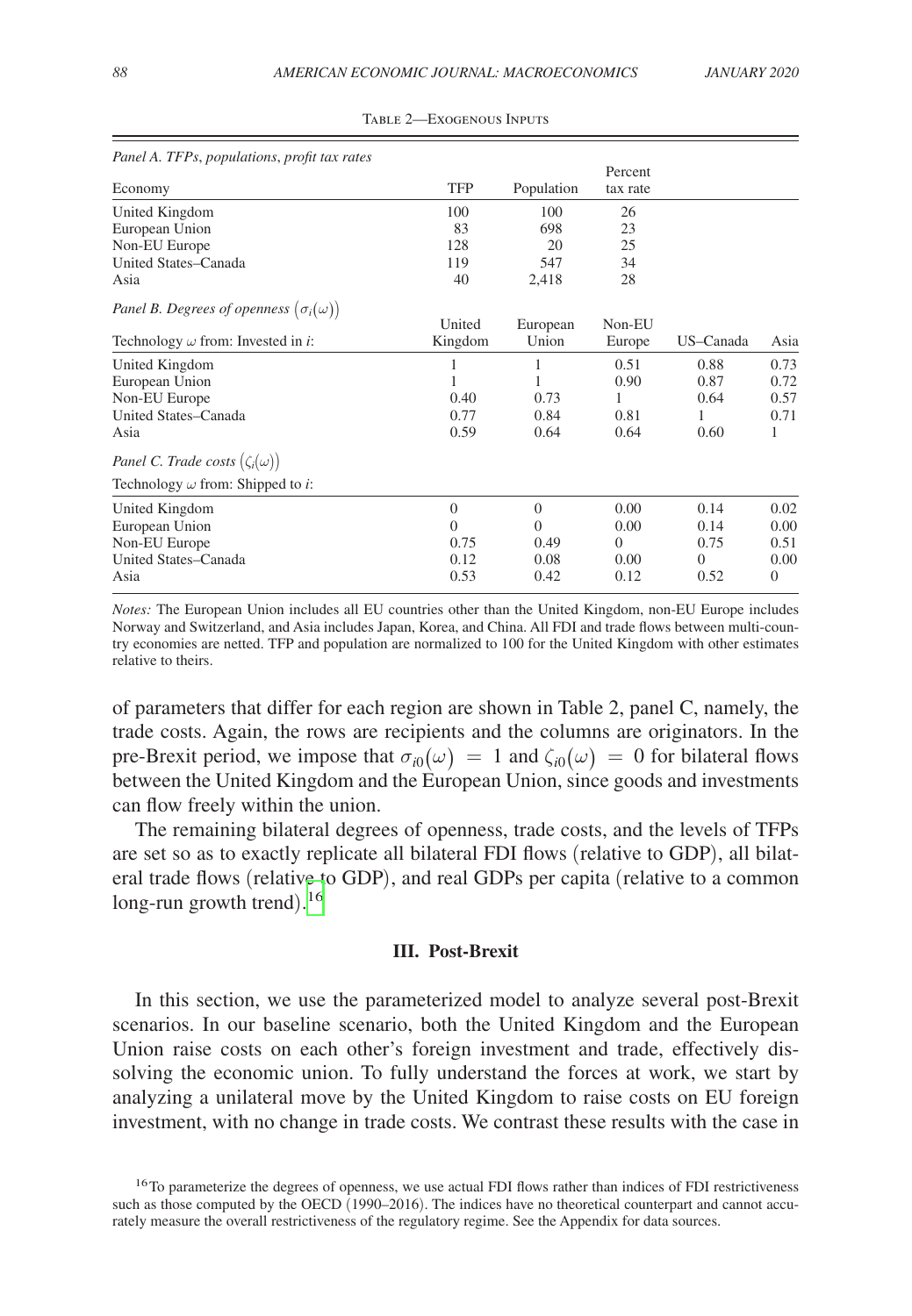

Figure 1. Timing and Magnitude of Cost Increases during Transition

which the European Union retaliates and imposes the same restrictions on the UK investment. We repeat the exercise with free movement in FDI but higher trade costs, with restrictions first imposed by the United Kingdom and then simultaneously by the European Union. For comparable cost increases, we find much larger welfare losses from increased costs of FDI than for increased trade costs because innovation is affected to a greater degree. We then compare the results to the baseline scenario with higher costs on both FDI and trade, first assuming that the United Kingdom acts alone and then assuming that the European Union retaliates. In this baseline case, the welfare of EU citizens is hardly affected if the United Kingdom acts alone but suffers considerably if the EU retaliates. The final scenarios consider a lowering of costs for trade and investment into the United Kingdom from nations outside of the European Union. In these scenarios, greater openness to outside nations yields large welfare gains for the United Kingdom.

The timing of cost changes for the numerical experiments is shown in Figure 1. The actual changes occur two years after the referendum of 2016 and are fully phased in by 2022. In the case of higher trade costs, this is the time series for  $\zeta_{it}(\omega)$ , with *i* indexing the recipient and  $\omega$  indexing the source. For example, if the United Kingdom acts alone to restrict trade from countries in the European Union, we feed in the cost increases shown in Figure 1, with the cost starting at  $0$  (as in element  $(2,1)$  of the matrix in panel C of Table 2) and rising eventually to 5 percent. In the case of higher costs on FDI, we use the time series in Figure 1 for  $1 - \sigma_{it}(\omega)$ . For example, when the United Kingdom and European Union allow for freely mobile investment,  $\sigma_{it}(\omega)$ is equal to 1. By 2022, the degree of openness—for whichever country is restricting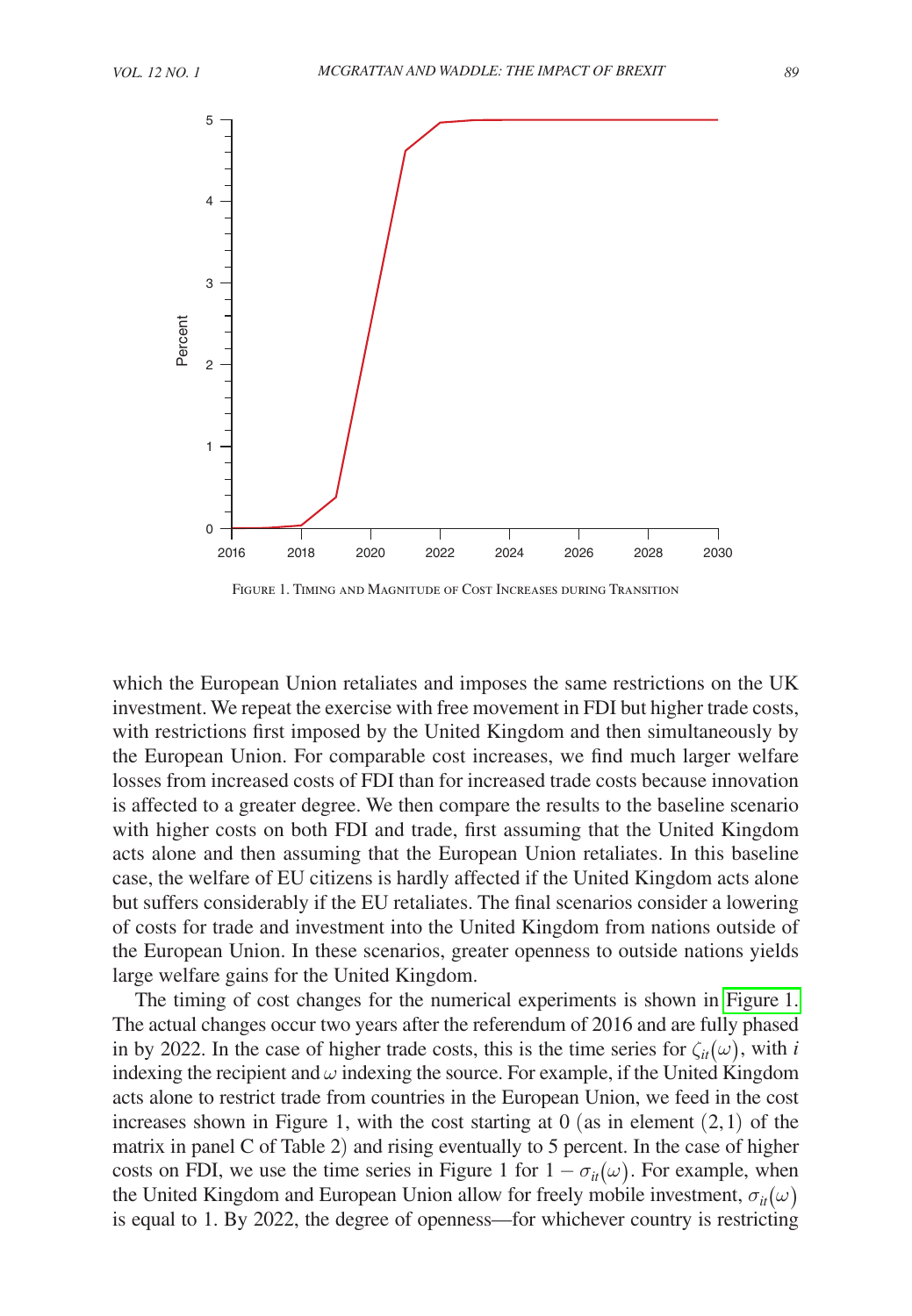FDI—is equal to 0.95. In the final section, we vary the timing and magnitude of the cost changes and discuss the sensitivity of the results to parameter assumptions.

#### A. *Costs of FDI Increased*

In [Table 3,](#page-15-0) we analyze one aspect of the post-Brexit transition: rising costs on FDI. For these simulations, the degree of openness parameters in elements  $(2,1)$  and then (1,2) of the matrix in Table 2, panel B, are lowered to 0.95. The first five rows of Table 3, panels A and B, show results if the United Kingdom tightens restrictions on inward FDI from EU nations and does so unilaterally. The last five rows in both panels show results if both the United Kingdom and the European Union tighten restrictions on each other. The first 11 columns are percentage changes in current account flows, national account expenditures, and labor market variables relative to the pre-Brexit levels. Two predictions are reported: the average over the first decade and the change once the economy has converged to a new balanced growth path. The latter is shown in parentheses. Welfare, listed in the last column of panel B, is calculated as the consumption equivalent needed to be indifferent between the new policies (that is, higher FDI costs) and no change. A positive value indicates a gain relative to the pre-Brexit baseline.

First consider the scenario of the United Kingdom acting alone to increase costs on inward FDI from other nations in the European Union. Following the announcement, there is a significant decline in UK inward FDI flows, roughly 43 percent on average in the first decade. The transition period is around 50 years, and the eventual decline in inward FDI to the United Kingdom is 16 percent. Over the transition, UK trade flows rise significantly as firms circumvent the increased FDI costs. The other effects of the cost increase are best understood if we consider what happens to innovation by EU and UK multinationals. Higher costs on EU subsidiaries in the United Kingdom affect investment in technology capital since this type of capital can be used non-rivalrously in multiple locations. If costs are higher on EU FDI, EU firms are at a relative disadvantage in creating new R&D and brands and therefore respond by lowering their investment in  $X_M$ . If less technology capital is coming into the United Kingdom, the UK firms respond by increasing their own investments in technology capital.[17](#page-14-0) In this case, we predict an average decline in EU technology capital investments of 5 percent relative to pre-Brexit levels over the first decade and 6.4 percent in the long run. For UK firms, we see the reverse pattern, with an average increase of 2.8 percent over the first decade and 3.7 percent in the long run. Although investment in UK technology capital rises, other domestic expenditures fall by roughly 1.6 percent in the long run, and UK welfare is lower by roughly 1.9 percent.

<span id="page-14-0"></span><sup>&</sup>lt;sup>17</sup>McGrattan and Prescott (2009) work through simple examples to show how country characteristics like TFP, population, and the degree of openness affect predictions about where production takes place and which firms innovate. Because technology capital is non-rivalrous, there is an advantage to size—arising either from higher TFP or from more productive locations—even if countries are not open to FDI. Countries that are open to FDI can exploit foreign technology capital by permitting direct investment, and therefore the model predicts that more innovation is done by those that are relatively less open, all else equal.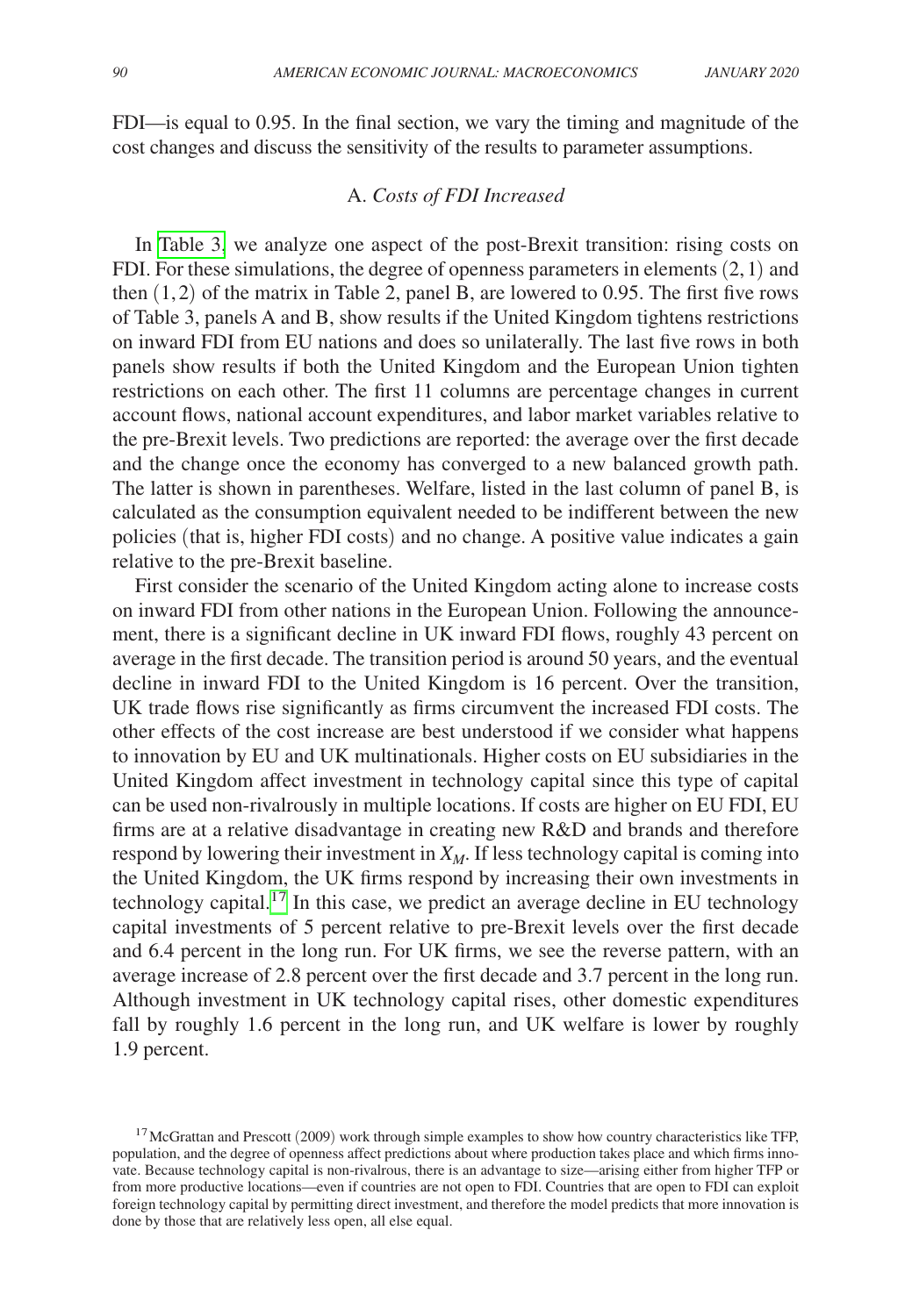<span id="page-15-0"></span>

| Panel A. FDI and trade flows                                             |           |           |             |          |  |  |
|--------------------------------------------------------------------------|-----------|-----------|-------------|----------|--|--|
|                                                                          |           | FDI flows | Trade flows |          |  |  |
|                                                                          | In        | Out       | In          | Out      |  |  |
| United Kingdom tightens restrictions on EU FDI unilaterally              |           |           |             |          |  |  |
| United Kingdom                                                           | $-42.7$   | 1.8       | $-2.8$      | 6.2      |  |  |
|                                                                          | $(-16.2)$ | (1.5)     | (15.5)      | (32.2)   |  |  |
| European Union                                                           | 1.6       | $-33.1$   | 0.8         | 0.4      |  |  |
|                                                                          | (1.2)     | $(-13.7)$ | (6.6)       | (5.6)    |  |  |
| Non-EU Europe                                                            | $-1.9$    | 0.7       | 0.6         | $-0.4$   |  |  |
|                                                                          | $(-1.4)$  | (0.4)     | $(-0.6)$    | $(-1.4)$ |  |  |
| United States-Canada                                                     | $-1.3$    | 5.1       | 0.6         | $-1.1$   |  |  |
|                                                                          | $(-1.1)$  | (2.1)     | $(-1.1)$    | $(-1.5)$ |  |  |
| Asia                                                                     | $-1.3$    | 3.7       | 0.5         | $-0.8$   |  |  |
|                                                                          | $(-0.8)$  | (1.5)     | $(-0.9)$    | $(-0.8)$ |  |  |
| United Kingdom and European Union tighten FDI restrictions on each other |           |           |             |          |  |  |
| United Kingdom                                                           | $-37.7$   | $-80.4$   | $-0.9$      | 45.4     |  |  |
|                                                                          | $(-11.6)$ | $(-34.5)$ | (33.7)      | (123.3)  |  |  |
| European Union                                                           | $-35.4$   | $-20.7$   | 0.8         | 2.7      |  |  |
|                                                                          | $(-15.3)$ | $(-4.6)$  | (34.3)      | (16.9)   |  |  |
| Non-EU Europe                                                            | $-0.5$    | 22.2      | 3.6         | $-3.6$   |  |  |
|                                                                          | (0.9)     | (9.3)     | (2.0)       | $(-1.2)$ |  |  |
| United States-Canada                                                     | $-0.1$    | 33.9      | 4.0         | $-6.6$   |  |  |
|                                                                          | $(-0.1)$  | (13.4)    | $(-4.4)$    | $(-5.7)$ |  |  |
| Asia                                                                     | 2.9       | 16.7      | 1.3         | $-2.7$   |  |  |
|                                                                          | (1.1)     | (6.2)     | (1.0)       | (1.2)    |  |  |

| Table 3—Changes in Response to Higher FDI Costs. Relative to Pre-Brexit Levels |  |  |  |  |
|--------------------------------------------------------------------------------|--|--|--|--|
|--------------------------------------------------------------------------------|--|--|--|--|

*Panel B. Expenditures, labor market, and welfare*

|                                                                          | Expenditures       |                         |                    |                    | Labor market         |                    | Welfare            |         |
|--------------------------------------------------------------------------|--------------------|-------------------------|--------------------|--------------------|----------------------|--------------------|--------------------|---------|
|                                                                          | Y                  | $\mathcal{C}_{0}^{(n)}$ | $X_T$              | $X_I$              | $X_M$                | L                  | W                  | Δ       |
| United Kingdom tightens restrictions on EU FDI unilaterally              |                    |                         |                    |                    |                      |                    |                    |         |
| United Kingdom                                                           | $-0.2$<br>$(-1.6)$ | $-1.7$<br>$(-1.7)$      | $-2.0$<br>$(-1.6)$ | $-4.7$<br>$(-1.6)$ | 2.8<br>(3.7)         | 1.1<br>(0.1)       | $-1.3$<br>$(-1.7)$ | $-1.87$ |
| European Union                                                           | $-0.1$<br>(0.0)    | 0.1<br>(0.0)            | 0.1<br>(0.0)       | 0.5<br>(0.0)       | $-5.0$<br>$(-6.4)$   | $-0.1$<br>(0.1)    | 0.0<br>(0.0)       | 0.01    |
| Non-EU Europe                                                            | 0.0<br>(0.1)       | 0.1<br>(0.1)            | 0.1<br>(0.1)       | 0.5<br>(0.1)       | 0.3<br>(0.4)         | $-0.1$<br>(0.0)    | 0.1<br>(0.1)       | $-0.08$ |
| United States-Canada                                                     | 0.0<br>(0.0)       | 0.0<br>(0.0)            | 0.1<br>(0.0)       | 0.2<br>(0.0)       | 0.6<br>(0.8)         | 0.0<br>(0.0)       | 0.0<br>(0.0)       | $-0.01$ |
| Asia                                                                     | 0.0<br>(0.0)       | 0.1<br>(0.0)            | 0.0<br>(0.0)       | 0.2<br>(0.0)       | 0.1<br>(0.1)         | 0.0<br>(0.0)       | 0.0<br>(0.0)       | 0.00    |
| United Kingdom and European Union tighten FDI restrictions on each other |                    |                         |                    |                    |                      |                    |                    |         |
| United Kingdom                                                           | $-1.9$<br>$(-3.5)$ | $-0.7$<br>$(-0.8)$      | $-3.3$<br>$(-3.5)$ | $-3.9$<br>$(-3.5)$ | $-24.6$<br>$(-28.3)$ | $-0.9$<br>$(-2.2)$ | $-1.0$<br>$(-1.5)$ | $-0.30$ |
| European Union                                                           | $-0.7$<br>$(-1.3)$ | $-1.5$<br>$(-1.5)$      | $-1.4$<br>$(-1.3)$ | $-0.3$<br>$(-1.3)$ | 11.8<br>(15.9)       | 0.6<br>(0.1)       | $-1.3$<br>$(-1.4)$ | $-2.36$ |
| Non-EU Europe                                                            | 0.3<br>(1.1)       | 0.4<br>(0.4)            | 0.8<br>(1.1)       | 1.4<br>(1.1)       | 6.0<br>(6.8)         | $-0.1$<br>(0.4)    | 0.4<br>(0.6)       | 0.30    |
| United States-Canada                                                     | $-0.1$<br>(0.4)    | 0.2<br>(0.2)            | 0.3<br>(0.4)       | 0.9<br>(0.4)       | 3.4<br>(3.7)         | $-0.2$<br>(0.1)    | 0.1<br>(0.2)       | 0.17    |
| Asia                                                                     | 0.0<br>(0.1)       | 0.1<br>(0.1)            | 0.2<br>(0.1)       | 0.6<br>(0.1)       | 0.5<br>(0.5)         | $-0.1$<br>$(-0.1)$ | 0.1<br>(0.1)       | 0.04    |

*Notes:* Values reported are percentage changes relative to the pre-Brexit baseline in response to an increase in costs that follows the path shown in Figure 1. Averages over the first decade (years 2016–2025) are displayed first, and<br>changes relative to the eventual balanced growth path are displayed below in parentheses. Changes in output investments are reported only for businesses.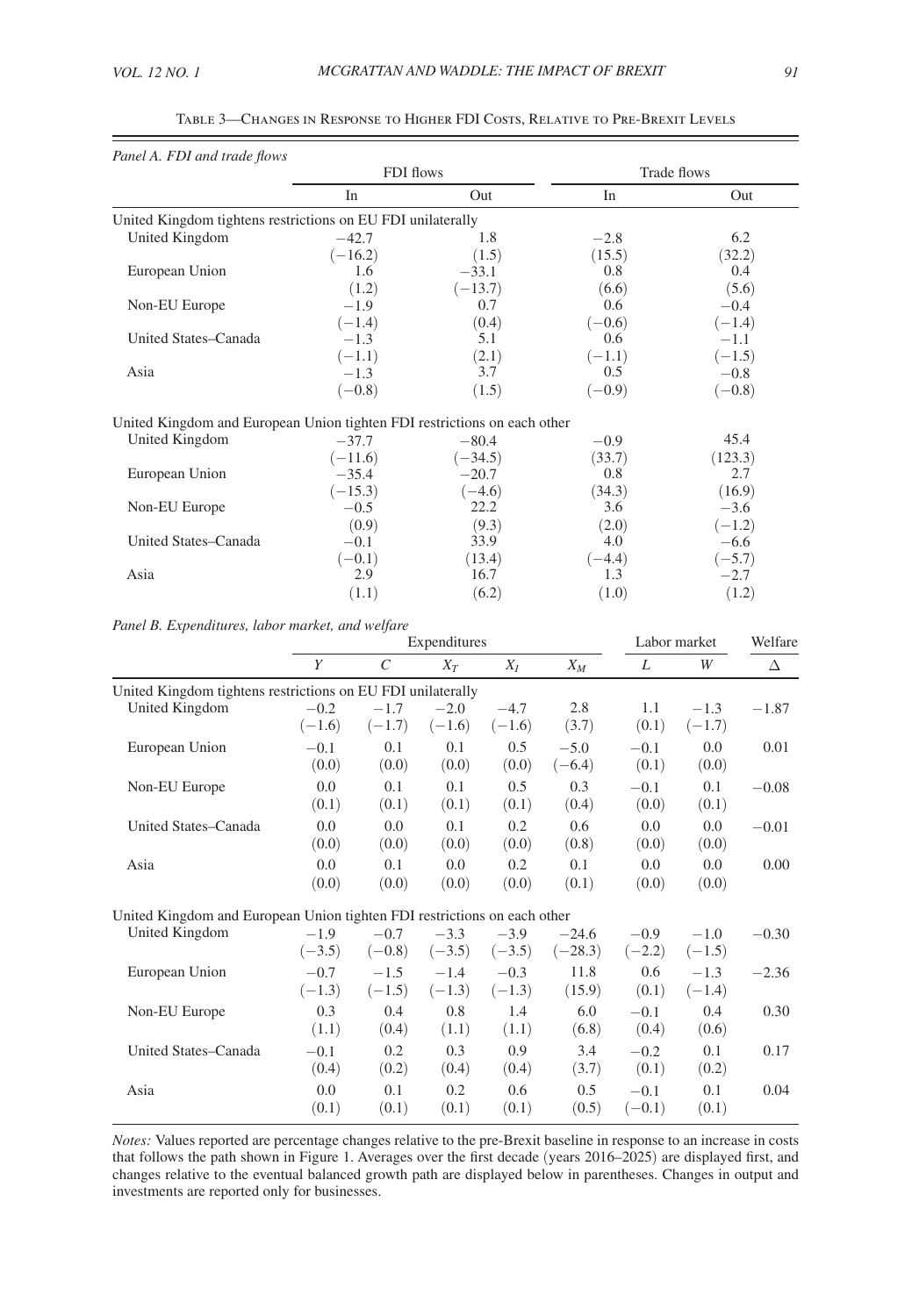The increase in UK investment in R&D, brands, and other intangibles is beneficial to the European Union since much of this capital can be deployed costlessly in subsidiaries throughout Europe. In fact, the trade-off between higher costs of outward FDI and higher benefits from UK investment is roughly offsetting, and EU production and welfare are hardly affected. Essentially, the European Union lowers investment in technology capital and increases net exports. The European Union also benefits from increased investment in the technology capital of other nations, which also rises in response to the EU disinvestment. More technology capital means more outward FDI from these nations, especially the United States, Canada, and Asia, benefiting all FDI recipients. We find that the quantitative impact of these policy changes depends crucially on the relative sizes and TFPs of the investing nations and their pre-Brexit FDI stocks.

Next, consider the scenario in which both the United Kingdom and the European Union raise costs on foreign affiliates with the same magnitude and timing as in the unilateral case. The results are shown in the last five rows of Table 3, panels A and B. Not surprisingly, FDI flows between them fall throughout the transition and trade flows increase. UK expenditures of all types fall, with investments in new technology capital falling the most dramatically. On the new balanced growth path, investment in technology capital,  $X_M$ , of UK multinationals is down 28 percent. In the pre-Brexit period, the model predicts that a significant amount of investment in R&D and other intangibles is done in the United Kingdom because it has a much higher level of TFP than the other countries in the union. (See Table 2, panel A.) Given the non-rivalrous nature of technology capital, UK multinational firms could costlessly use this capital in many locations within the union prior to the Brexit. When costs of producing in the European Union rise after Brexit, the United Kingdom reduces direct investment in the other EU locations and instead increases its financing of production of non-UK multinationals. In effect, the UK foreign investment shifts from FDI to portfolio investment.

With less UK technology capital, the remaining EU countries must accumulate more of their own, and investment in technology capital rises by close to 12 percent over the first decade and ultimately by 16 percent. This investment benefits all nations with EU subsidiaries, including the United Kingdom. We also see that other nations respond with an increase in technology capital investment, which again has a positive impact on all FDI recipients. As a result, production and outward FDI flows rise in all other regions. In terms of welfare, the United Kingdom is worse off by −0.3 percent, but the welfare losses are attenuated by increased global innovation. In this case, the European Union is much worse off, with welfare down 2.4 percent, because of lost capital from the United Kingdom.

# B. *Costs of Trade Increased*

In [Table 4,](#page-17-0) we analyze a second aspect of the post-Brexit transition—rising trade costs. To isolate the impact of these costs, we assume no change in FDI costs. As before, we first consider a unilateral move by the United Kingdom, and then we assume that the European Union retaliates.

Consider first the results shown in the first five rows of Table 4, panels A and B, for a unilateral policy change. With higher costs on EU goods shipped to the United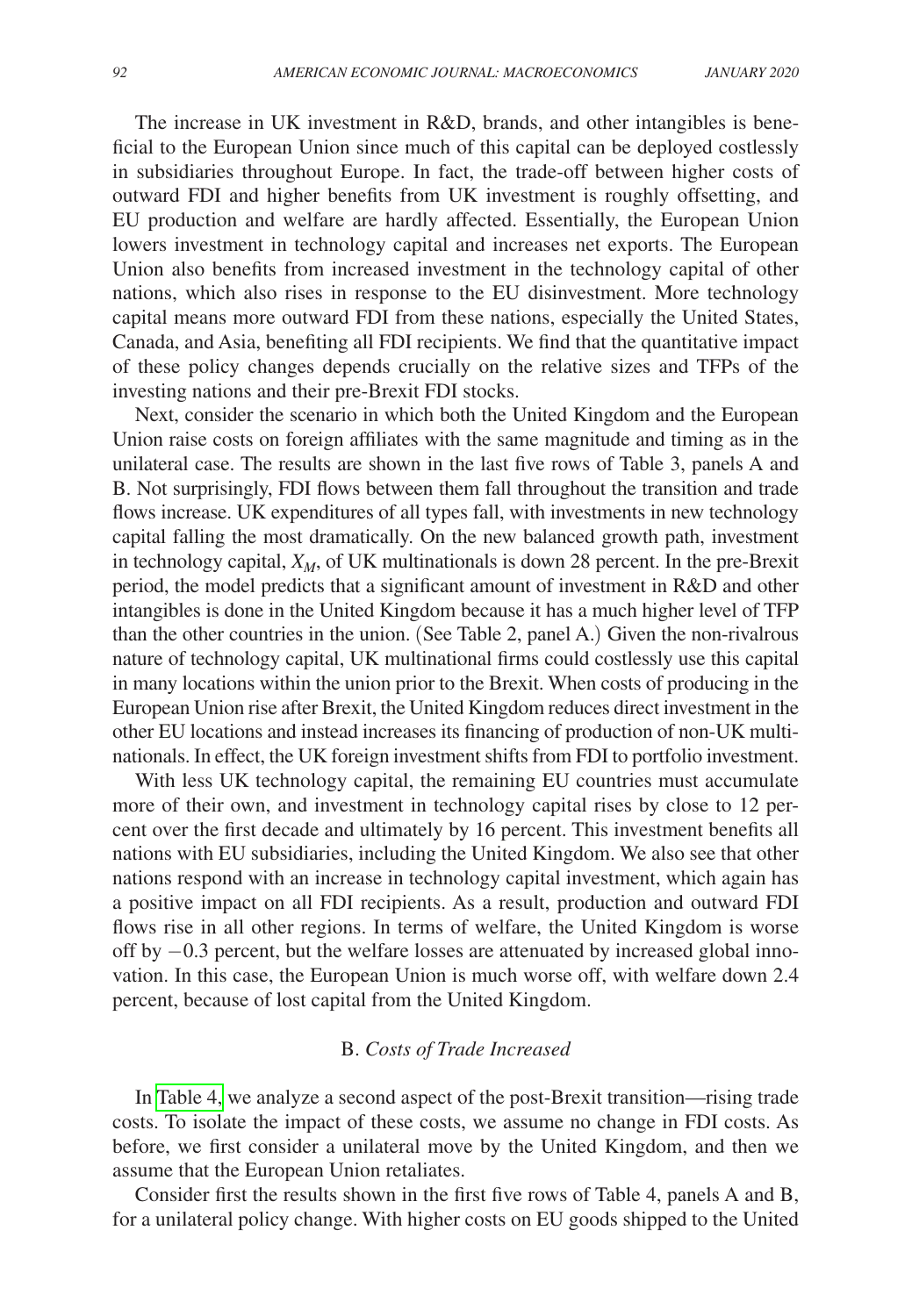<span id="page-17-0"></span> $\equiv$ 

| Panel A. FDI and trade flows                                               |          |           |             |           |  |  |
|----------------------------------------------------------------------------|----------|-----------|-------------|-----------|--|--|
|                                                                            |          | FDI flows | Trade flows |           |  |  |
|                                                                            | In       | Out       | In          | Out       |  |  |
| United Kingdom tightens restrictions on EU trade unilaterally              |          |           |             |           |  |  |
| United Kingdom                                                             | 27.5     | 1.6       | $-4.9$      | $-24.4$   |  |  |
|                                                                            | (9.3)    | (0.0)     | $(-19.7)$   | $(-47.6)$ |  |  |
| European Union                                                             | 1.4      | 15.1      | $-7.8$      | $-3.2$    |  |  |
|                                                                            | (0.2)    | (5.5)     | $(-14.1)$   | $(-9.5)$  |  |  |
| Non-EU Europe                                                              | $-2.3$   | $-0.5$    | 0.5         | 1.8       |  |  |
|                                                                            | $(-0.5)$ | $(-0.2)$  | (1.6)       | (3.3)     |  |  |
| United States-Canada                                                       | $-1.9$   | $-0.7$    | 2.2         | 2.2       |  |  |
|                                                                            | $(-0.5)$ | $(-0.2)$  | (4.7)       | (4.8)     |  |  |
| Asia                                                                       | 0.5      | $-1.0$    | 0.6         | 0.8       |  |  |
|                                                                            | (0.3)    | $(-0.3)$  | (1.3)       | (1.3)     |  |  |
| United Kingdom and European Union tighten trade restrictions on each other |          |           |             |           |  |  |
| United Kingdom                                                             | 30.2     | 3.1       | $-7.4$      | $-31.6$   |  |  |
|                                                                            | (10.1)   | (0.6)     | $(-23.5)$   | $(-58.0)$ |  |  |
| European Union                                                             | 2.3      | 16.2      | $-9.5$      | $-4.3$    |  |  |
|                                                                            | (0.5)    | (5.8)     | $(-16.5)$   | $(-11.0)$ |  |  |
| Non-EU Europe                                                              | $-2.2$   | $-0.5$    | 0.4         | 1.7       |  |  |
|                                                                            | $(-0.5)$ | $(-0.2)$  | (1.5)       | (3.1)     |  |  |
| United States-Canada                                                       | $-2.1$   | $-0.9$    | 2.7         | 2.7       |  |  |
|                                                                            | $(-0.6)$ | $(-0.3)$  | (5.0)       | (5.2)     |  |  |
| Asia                                                                       | $-0.7$   | $-1.2$    | 0.8         | 1.0       |  |  |
|                                                                            | (0.0)    | $(-0.4)$  | (1.5)       | (1.5)     |  |  |

Table 4—Changes in Response to Higher Trade Costs, Relative to Pre-Brexit Levels

*Panel B. Expenditures, labor market, and welfare*

|                                                                            | Expenditures       |                       |                    |                    |                    | Labor market    |                    | Welfare |  |
|----------------------------------------------------------------------------|--------------------|-----------------------|--------------------|--------------------|--------------------|-----------------|--------------------|---------|--|
|                                                                            | Y                  | $\mathcal{C}_{0}^{0}$ | $X_T$              | $X_I$              | $X_M$              | L               | W                  | Δ       |  |
| United Kingdom tightens restrictions on EU trade unilaterally              |                    |                       |                    |                    |                    |                 |                    |         |  |
| United Kingdom                                                             | 1.0<br>(1.6)       | 1.6<br>(1.6)          | 3.2<br>(1.6)       | 7.5<br>(1.6)       | $-0.7$<br>$(-1.1)$ | $-0.5$<br>(0.0) | 1.5<br>(1.6)       | $-0.19$ |  |
| European Union                                                             | $-0.1$<br>$(-0.3)$ | $-0.3$<br>$(-0.3)$    | $-0.5$<br>$(-0.3)$ | $-1.2$<br>$(-0.3)$ | 0.8<br>(1.2)       | 0.1<br>(0.0)    | $-0.2$<br>$(-0.3)$ | $-0.04$ |  |
| Non-EU Europe                                                              | $-0.1$<br>$(-0.1)$ | $-0.1$<br>$(-0.1)$    | $-0.2$<br>$(-0.1)$ | $-0.5$<br>$(-0.1)$ | $-0.2$<br>$(-0.1)$ | 0.0<br>(0.0)    | $-0.1$<br>$(-0.1)$ | 0.07    |  |
| United States-Canada                                                       | 0.0<br>(0.0)       | 0.0<br>(0.0)          | 0.0<br>(0.0)       | $-0.1$<br>(0.0)    | 0.1<br>(0.1)       | 0.0<br>(0.0)    | 0.0<br>(0.0)       | 0.02    |  |
| Asia                                                                       | 0.0<br>(0.0)       | 0.0<br>(0.0)          | 0.0<br>(0.0)       | $-0.1$<br>(0.0)    | $-0.1$<br>(0.0)    | 0.0<br>(0.0)    | 0.0<br>(0.0)       | 0.01    |  |
| United Kingdom and European Union tighten trade restrictions on each other |                    |                       |                    |                    |                    |                 |                    |         |  |
| United Kingdom                                                             | 0.8<br>(1.5)       | 1.5<br>(1.5)          | 2.8<br>(1.5)       | 6.8<br>(1.5)       | $-0.3$<br>$(-0.8)$ | $-0.5$<br>(0.0) | 1.3<br>(1.5)       | $-0.24$ |  |
| European Union                                                             | $-0.1$<br>$(-0.2)$ | $-0.2$<br>$(-0.2)$    | $-0.4$<br>$(-0.2)$ | $-1.0$<br>$(-0.2)$ | 0.6<br>(1.0)       | 0.1<br>(0.0)    | $-0.2$<br>$(-0.2)$ | $-0.02$ |  |
| Non-EU Europe                                                              | $-0.1$<br>$(-0.1)$ | $-0.1$<br>$(-0.1)$    | $-0.2$<br>$(-0.1)$ | $-0.5$<br>$(-0.1)$ | $-0.2$<br>$(-0.1)$ | 0.0<br>(0.0)    | $-0.1$<br>$(-0.1)$ | 0.07    |  |
| United States-Canada                                                       | 0.0<br>(0.0)       | 0.0<br>(0.0)          | 0.0<br>(0.0)       | $-0.1$<br>(0.0)    | 0.1<br>(0.1)       | 0.0<br>(0.0)    | 0.0<br>(0.0)       | 0.02    |  |
| Asia                                                                       | 0.0<br>(0.0)       | 0.0<br>(0.0)          | 0.0<br>(0.0)       | $-0.1$<br>(0.0)    | 0.0<br>(0.0)       | 0.0<br>(0.0)    | 0.0<br>(0.0)       | 0.01    |  |

*Note:* See notes at the end of Table 3.

 $=$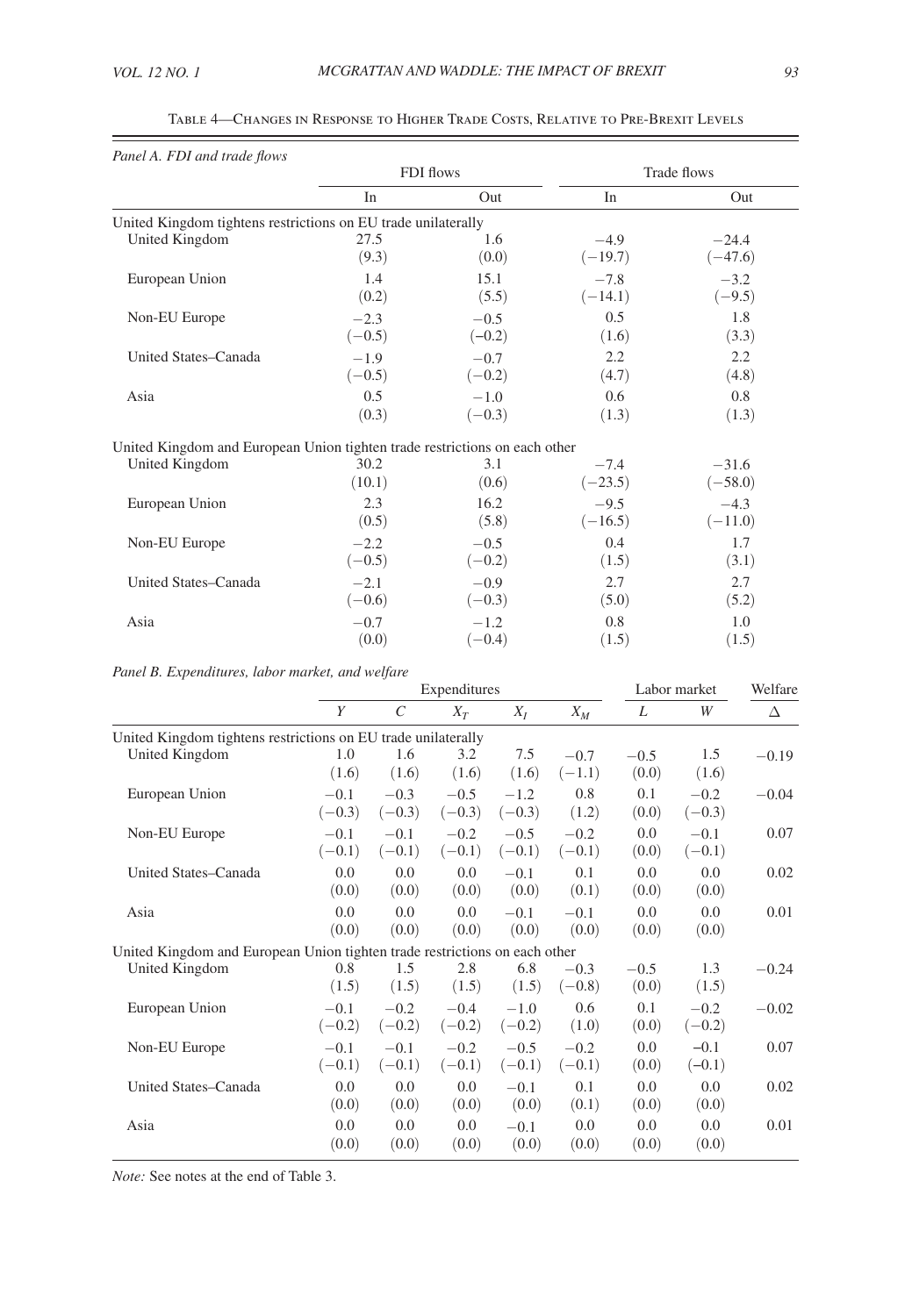Kingdom, EU exports and UK imports both fall. In the long run, with trade costs higher by 5 percent, EU exports are lower by 10 percent and UK imports are lower by 20 percent. With substitution across goods, trade flows increase in other regions and FDI flows increase between the United Kingdom and European Union. Because of higher trade costs, prices of goods and total expenditures rise, but quantities consumed and welfare both fall. The welfare loss in this case is only 0.19 percent, which is much smaller than in the case with unilaterally higher FDI costs. (See Table 3.) There is also a modest loss of welfare for the European Union and modest gains for other regions.

If the European Union retaliates and raises trade costs on goods shipped from the United Kingdom, the results are quantitatively similar to the case with only the United Kingdom changing policy. The reason is that, in the pre-Brexit period, the United Kingdom relied heavily on both EU trade and FDI, whereas the European Union relied little on UK trade and more heavily on UK FDI. Thus, raising barriers against trade from the United Kingdom does not change outcomes very much.

# C. *Costs of FDI and Trade Increased*

We turn now to our baseline scenario with costs of both FDI and trade increased in the post-Brexit transition. The results for this case are shown in [Table 5,](#page-19-0) again with a unilateral UK policy change and with both the United Kingdom and European Union putting restrictions on each other's multinationals. To make results comparable, we have assumed the same timing and magnitudes for cost changes as before. (See Figure 1.)

If the United Kingdom acts alone, we predict lower inward FDI and imports due to the increased costs, a modest impact on business output, and a 2.4 percent decline in welfare. Other regions, including the European Union, respond by making current account adjustments but do not see much impact on welfare. Because FDI costs are higher, the main effect on expenditures is higher investment in technology capital in the United Kingdom and less in the European Union.

In the baseline scenario shown in the last five rows of Table 5, panels A and B, with the United Kingdom and the European Union putting up barriers against each other, we predict that both lose. Welfare in the United Kingdom falls 1.4 percent, and welfare in the European Union falls 2.3 percent.<sup>[18](#page-18-0)</sup> Since multinationals face both FDI and trade cost increases, the impact on FDI inflows is not unambiguously negative. Here, it helps to compare the results of Table 3 with only FDI policy changed and Table 5 with both FDI and trade policy changed. In the latter case, we find an *increase* in inward FDI of 7.4 percent in the first decade and 3.7 percent in the long run, which is in contrast to the prediction of Kierzenkowski et al. (2016), who argue that "lower FDI inflows would seem unavoidable" if access to the EU single market is restricted. What matters for the result is the relative cost of producing abroad

<span id="page-18-0"></span><sup>&</sup>lt;sup>18</sup> Arkolakis et al. (2017) run a similar Brexit experiment in a static model without capital calibrated to manufacturing data and find real expenditure losses—their measure of the change in welfare—equal to −1.6 percent for the United Kingdom. In contrast to our results, losses for the remaining EU countries are much smaller. However, since the share of manufacturing value added of GDP is only 9 percent in the United Kingdom, it is not known how large these losses would be if their analysis were extended to include all production.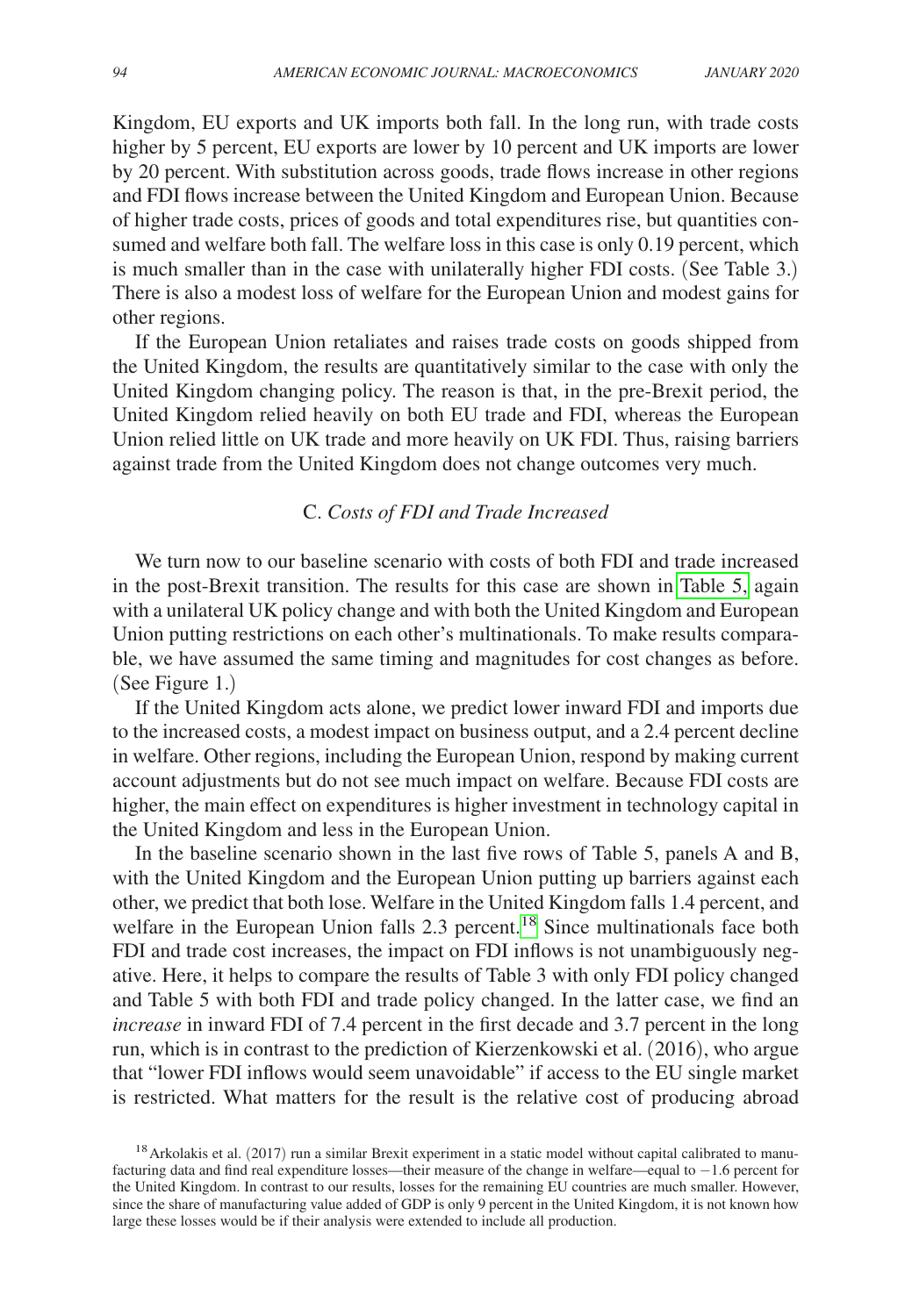<span id="page-19-0"></span> $\equiv$ 

| Panel A. FDI and trade flows                                                       |           |           |           |             |
|------------------------------------------------------------------------------------|-----------|-----------|-----------|-------------|
|                                                                                    |           | FDI flows |           | Trade flows |
|                                                                                    | In        | Out       | In        | Out         |
| United Kingdom tightens restrictions on European Union FDI and trade unilaterally  |           |           |           |             |
| United Kingdom                                                                     | $-16.3$   | 4.2       | $-9.2$    | $-18.2$     |
|                                                                                    | $(-8.3)$  | (2.2)     | $(-5.7)$  | $(-21.3)$   |
| European Union                                                                     | 3.4       | $-20.7$   | $-6.9$    | $-3.0$      |
|                                                                                    | (1.7)     | $(-10.0)$ | $(-8.2)$  | $(-4.0)$    |
| Non-EU Europe                                                                      | $-4.5$    | 0.3       | 1.2       | 1.4         |
|                                                                                    | $(-2.1)$  | (0.3)     | (0.9)     | (1.7)       |
| United States-Canada                                                               | $-3.2$    | 5.6       | 2.8       | 0.8         |
|                                                                                    | $(-1.6)$  | (2.4)     | (2.6)     | (2.2)       |
| Asia                                                                               | $-1.4$    | 3.1       | 1.1       | $-0.1$      |
|                                                                                    | $(-0.7)$  | (1.3)     | (0.4)     | (0.5)       |
| United Kingdom and European Union tighten FDI and trade restrictions on each other |           |           |           |             |
| United Kingdom                                                                     | 7.4       | $-69.2$   | $-18.3$   | 4.0         |
|                                                                                    | (3.7)     | $(-29.9)$ | $(-16.5)$ | $(-9.1)$    |
| European Union                                                                     | $-27.3$   | $-0.6$    | $-10.0$   | $-5.6$      |
|                                                                                    | $(-12.0)$ | (1.8)     | $(-1.9)$  | $(-5.4)$    |
| Non-EU Europe                                                                      | $-2.6$    | 22.2      | 4.0       | $-2.4$      |
|                                                                                    | (0.2)     | (9.4)     | (3.1)     | (0.8)       |
| United States-Canada                                                               | $-4.8$    | 33.4      | 7.8       | $-1.8$      |
|                                                                                    | $(-1.6)$  | (13.5)    | (4.4)     | (3.1)       |
| Asia                                                                               | $-4.9$    | 15.4      | 2.5       | $-0.9$      |
|                                                                                    | $(-1.5)$  | (5.8)     | (4.0)     | (4.3)       |

Table 5—Changes in Response to Higher FDI and Trade Costs, Relative to Pre-Brexit Levels

*Panel B. Expenditures, labor market, and welfare*

|                                                                                    | Expenditures       |                    |                    |                    | Labor market         |                    | Welfare            |         |
|------------------------------------------------------------------------------------|--------------------|--------------------|--------------------|--------------------|----------------------|--------------------|--------------------|---------|
|                                                                                    | Y                  | C                  | $X_T$              | $X_I$              | $X_M$                | L                  | W                  | Δ       |
| United Kingdom tightens restrictions on European Union FDI and trade unilaterally  |                    |                    |                    |                    |                      |                    |                    |         |
| United Kingdom                                                                     | 0.9<br>$(-0.3)$    | $-0.4$<br>$(-0.4)$ | 1.2<br>$(-0.3)$    | 3.0<br>$(-0.3)$    | 2.4<br>(3.2)         | 1.0<br>(0.1)       | $-0.1$<br>$(-0.4)$ | $-2.41$ |
| European Union                                                                     | $-0.2$<br>$(-0.3)$ | $-0.2$<br>$(-0.2)$ | $-0.4$<br>$(-0.3)$ | $-0.7$<br>$(-0.3)$ | $-4.9$<br>$(-6.2)$   | $-0.1$<br>$(-0.1)$ | $-0.2$<br>$(-0.2)$ | $-0.02$ |
| Non-EU Europe                                                                      | $-0.1$<br>(0.0)    | 0.0<br>(0.0)       | $-0.1$<br>(0.0)    | 0.0<br>(0.0)       | 0.1<br>(0.3)         | $-0.1$<br>(0.0)    | 0.0<br>(0.0)       | $-0.03$ |
| United States-Canada                                                               | 0.0<br>(0.1)       | 0.0<br>(0.0)       | 0.0<br>(0.1)       | 0.1<br>(0.1)       | 0.8<br>(1.0)         | 0.0<br>(0.0)       | 0.0<br>(0.0)       | 0.00    |
| Asia                                                                               | 0.0<br>(0.0)       | 0.0<br>(0.0)       | 0.0<br>(0.0)       | 0.1<br>(0.0)       | 0.1<br>(0.1)         | 0.0<br>(0.0)       | 0.0<br>(0.0)       | 0.01    |
| United Kingdom and European Union tighten FDI and trade restrictions on each other |                    |                    |                    |                    |                      |                    |                    |         |
| United Kingdom                                                                     | $-1.0$<br>$(-3.2)$ | $-0.5$<br>$(-0.5)$ | $-2.0$<br>$(-3.2)$ | $-2.1$<br>$(-3.2)$ | $-23.9$<br>$(-26.9)$ | $-0.4$<br>$(-2.1)$ | $-0.6$<br>$(-1.2)$ | $-1.40$ |
| European Union                                                                     | $-0.7$<br>$(-1.0)$ | $-1.3$<br>$(-1.2)$ | $-1.1$<br>$(-1.0)$ | 0.5<br>$(-1.0)$    | 10.8<br>(14.3)       | 0.4<br>(0.1)       | $-1.1$<br>$(-1.2)$ | $-2.32$ |
| Non-EU Europe                                                                      | 0.3<br>(1.1)       | 0.4<br>(0.4)       | 0.6<br>(1.1)       | 0.9<br>(1.1)       | 6.0<br>(6.9)         | $-0.1$<br>(0.4)    | 0.3<br>(0.6)       | 0.33    |
| United States-Canada                                                               | $-0.1$<br>(0.4)    | 0.2<br>(0.2)       | 0.2<br>(0.4)       | 0.5<br>(0.4)       | 3.7<br>(4.0)         | $-0.2$<br>(0.1)    | 0.1<br>(0.3)       | 0.19    |
| Asia                                                                               | 0.0<br>(0.2)       | 0.1<br>(0.2)       | 0.2<br>(0.2)       | 0.5<br>(0.2)       | 0.5<br>(0.6)         | $-0.1$<br>(0.0)    | 0.1<br>(0.2)       | 0.05    |

*Note:* See notes at the end of Table 3.

 $=$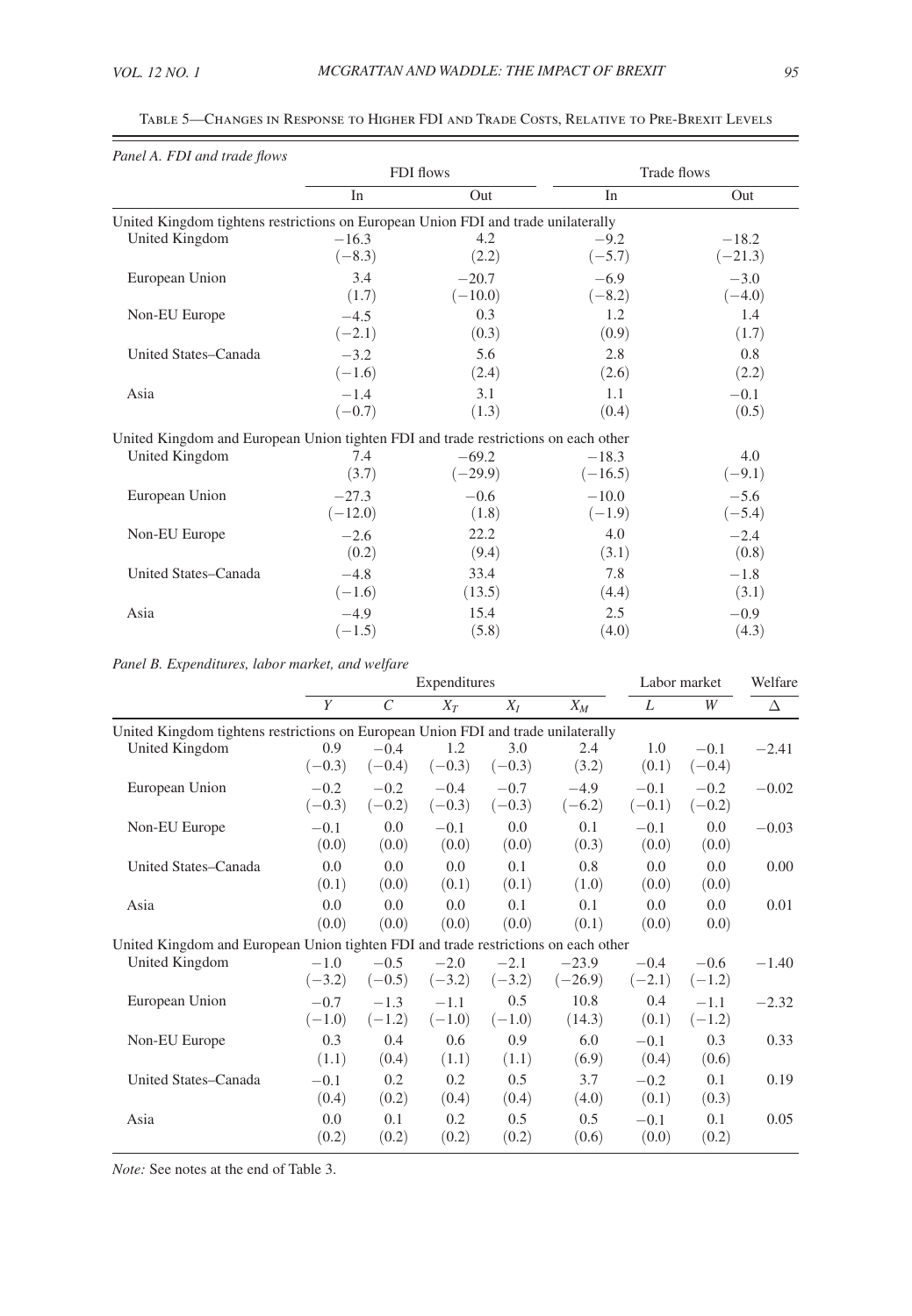

Figure 2. FDI Flows between United Kingdom and European Union

versus shipping abroad. A more predictable outcome, especially when companies are investing heavily in technology capital, is a decline in *outward* FDI, especially for the United Kingdom, which is the smaller country. With its technology capital blocked, the UK multinationals innovate less and produce less abroad.

Figure 2 shows the timing of FDI flows between the United Kingdom and the European Union as a share of the host economy's GNP[.19](#page-20-0) Prior to the referendum of 2016, we estimate a ratio for the EU investment in the United Kingdom relative to UK GNP to be about 1.2 percent. We estimate a ratio of UK investment in the European Union relative to EU GNP to be about 1.7 percent. These pre-Brexit estimates are noted in the figure. Following the referendum, we find that UK direct investment in the European Union as a share of EU GNP falls nearly to zero and reaches 1.2 percent by 2050. Meanwhile, EU investment rises before the policy changes, and then falls significantly, before eventually bringing investment levels close to pre-Brexit levels as a share of UK GNP.

As trade and investment costs rise in the United Kingdom and European Union, total business outputs in these two economies fall. In [Figure 3,](#page-21-0) we display the time series for business outputs relative to trend for these economies along with an aggregate of all other nations. Thus, prior to the referendum in 2016, all estimates are zero. Then, there is an adjustment period before costs on FDI and trade actually rise. During that period, business outputs in the United Kingdom and European Union rise modestly, given there is significant technology capital still in place. By 2050, UK output is

<span id="page-20-0"></span><sup>19</sup>As we noted earlier, we use the old concept of GNP that excludes intangible investment. If we add back all intangible investments, the differences in the ratios reported are less than 0.15 percentage points.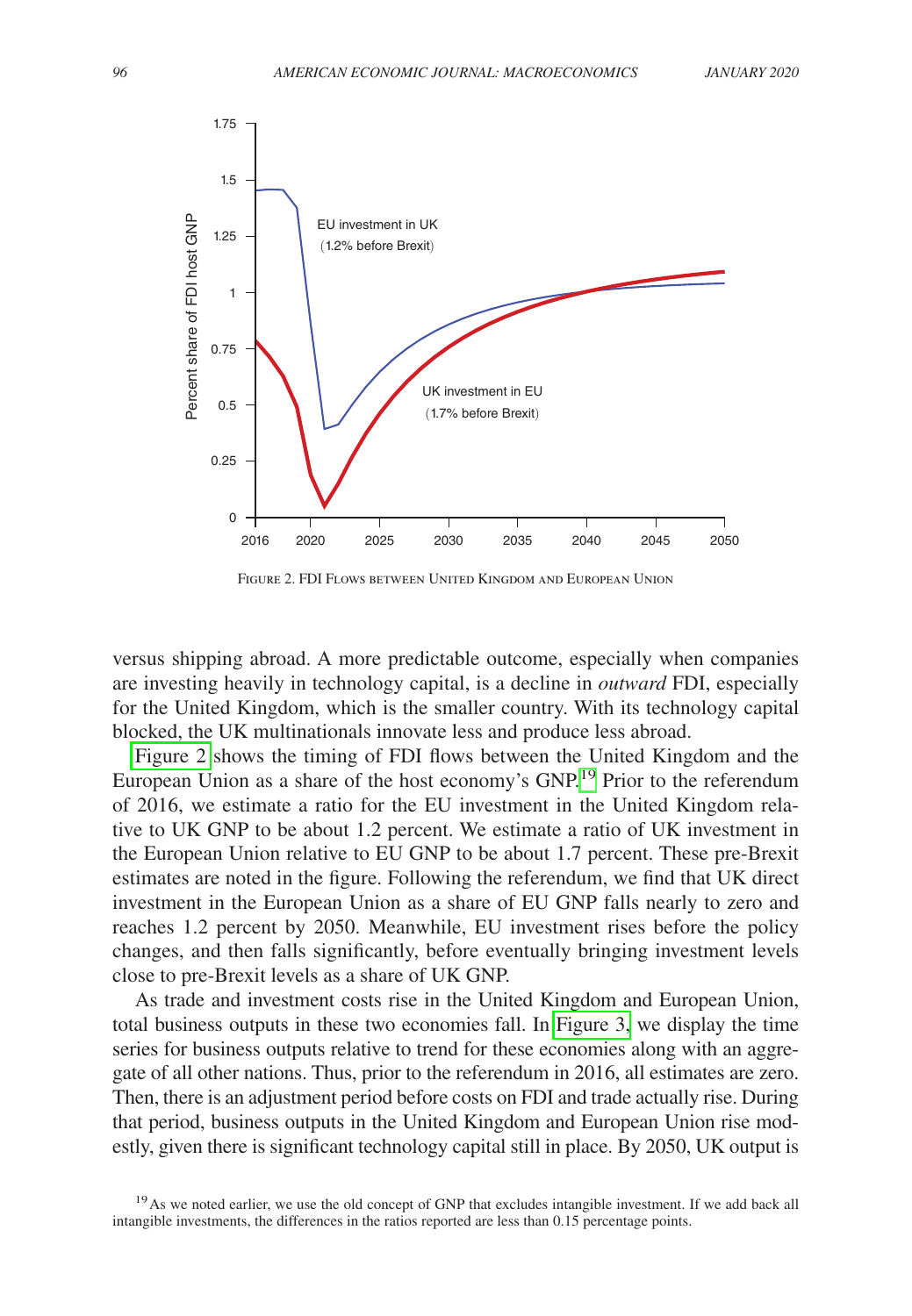<span id="page-21-0"></span>

Figure 3. Business Outputs of United Kingdom, European Union, and All Other Economies

below trend by roughly 3 percent and EU output is below by roughly 1 percent. When aggregated, the business output of non-UK and non-EU firms is initially below the pre-Brexit level, but eventually rises by roughly 0.3 percent above that level.

#### D. *Costs of Non-EU FDI and Trade into UK Decreased*

Next, we estimate the impact of looser restrictions on FDI and trade into the United Kingdom from other nations, with the timing the same as the Brexit timing shown in Figure 1. We start by assuming that the United Kingdom lowers costs only on flows from the United States and Canada and then repeat the exercise for all nations. In both experiments, the FDI and trade costs are lowered eventually by 5 percentage points relative to the pre-Brexit level.

The results of these experiments are shown in [Table 6.](#page-22-0) The first five rows of panels A and B show the economic impact of lower costs on US and Canadian multinationals that export to and operate in the United Kingdom. These estimates can be directly compared to the baseline scenario shown in the last five rows of Table 5, panels A and B. Not surprisingly, we find larger FDI inflows and more imports because of the lower costs. Lower FDI costs incentivize US and Canadian multinationals to invest more in technology capital and thus do more outward FDI, with the increase at close to 50 percent higher than the pre-Brexit level. This increase has a large effect on UK welfare, which is now higher by 0.72 percent. Effectively, the United Kingdom is replacing its old partner, which has a relatively low level of TFP, with a new partner that has a higher level of TFP. The change does little to affect the EU outcomes since we assume they do not open up more to the United States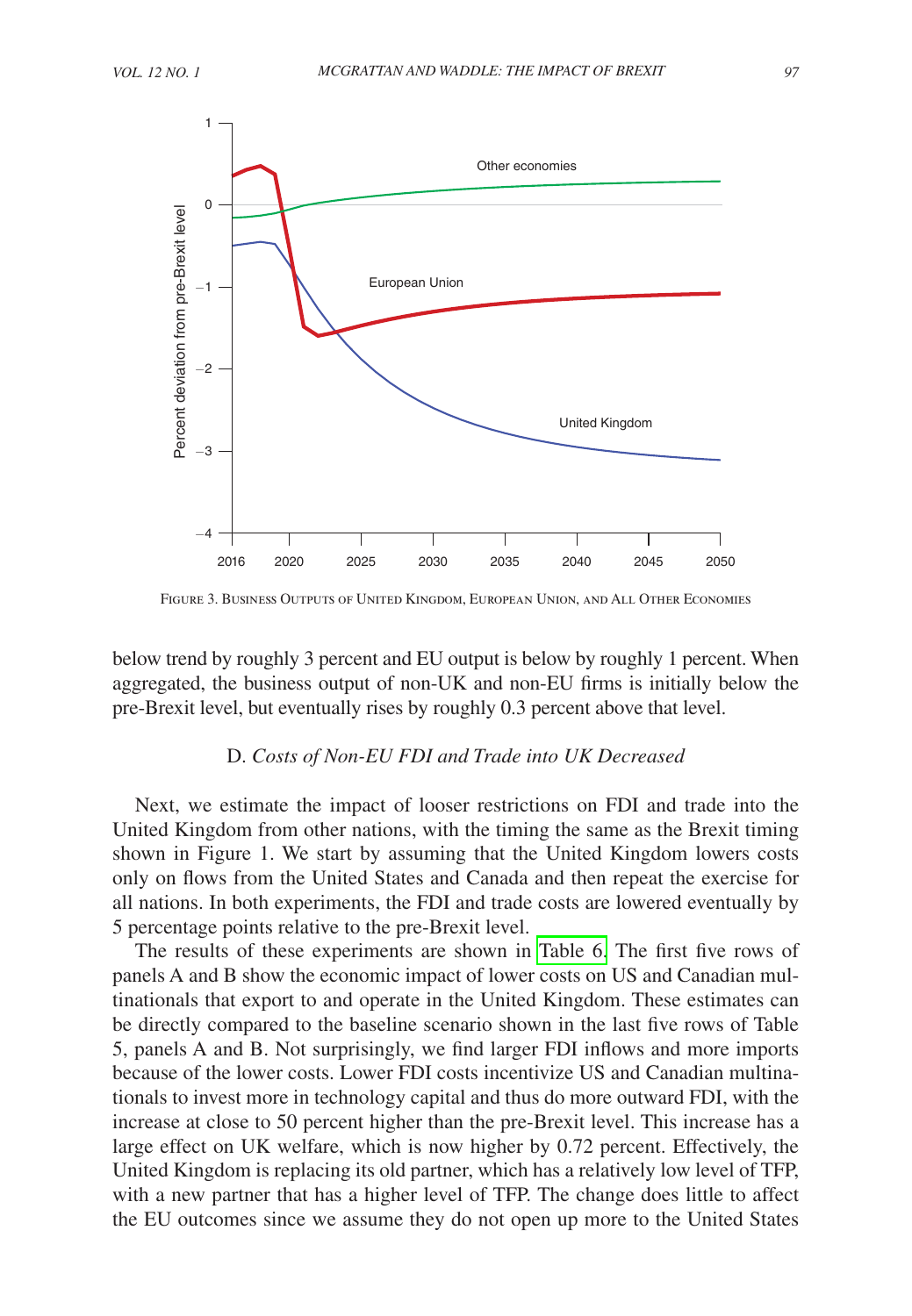| Panel A. FDI and trade flows                                 |           |           |           |             |
|--------------------------------------------------------------|-----------|-----------|-----------|-------------|
|                                                              |           | FDI flows |           | Trade flows |
|                                                              | In        | Out       | In        | Out         |
| United Kingdom lowers restrictions on United States          |           |           |           |             |
| United Kingdom                                               | 26.3      | $-71.1$   | $-11.3$   | 10.9        |
|                                                              | (13.8)    | $(-30.9)$ | $(-18.2)$ | $(-7.1)$    |
| European Union                                               | $-26.7$   | $-10.1$   | $-12.2$   | $-5.5$      |
|                                                              | $(-11.7)$ | $(-2.3)$  | $(-3.6)$  | $(-6.3)$    |
| Non-EU Europe                                                | $-2.3$    | 22.1      | 3.6       | $-2.8$      |
|                                                              | (0.3)     | (9.5)     | (2.8)     | (0.0)       |
| United States-Canada                                         | $-8.9$    | 49.2      | 12.2      | 2.1         |
|                                                              | $(-3.4)$  | (21.3)    | (7.3)     | (4.2)       |
| Asia                                                         | $-5.1$    | 12.1      | 1.8       | $-0.7$      |
|                                                              | $(-1.6)$  | (4.5)     | (3.8)     | (3.9)       |
| United Kingdom lowers restrictions on all but European Union |           |           |           |             |
| United Kingdom                                               | 32.9      | $-71.3$   | $-9.5$    | 11.1        |
|                                                              | (17.1)    | $(-31.0)$ | $(-20.1)$ | $(-10.2)$   |
| European Union                                               | $-26.7$   | $-12.3$   | $-12.4$   | $-5.4$      |
|                                                              | $(-11.8)$ | $(-3.2)$  | $(-3.6)$  | $(-6.3)$    |
| Non-EU Europe                                                | $-2.3$    | 22.6      | 3.6       | $-2.7$      |
|                                                              | (0.3)     | (9.8)     | (2.4)     | $(-1.0)$    |
| United States-Canada                                         | $-9.0$    | 47.8      | 12.1      | 2.1         |
|                                                              | $(-3.5)$  | (20.7)    | (7.5)     | (4.4)       |
| Asia                                                         | $-5.5$    | 30.2      | 2.0       | 0.1         |
|                                                              | $(-1.7)$  | (12.8)    | (3.2)     | (2.7)       |

<span id="page-22-0"></span>

| TABLE 6—CHANGES IN RESPONSE TO LOWER FDI AND TRADE COSTS INTO THE UNITED KINGDOM FROM OTHER |
|---------------------------------------------------------------------------------------------|
| NATIONS IN THE BASELINE SCENARIO, RELATIVE TO PRE-BREXIT LEVELS                             |

*Panel B. Expenditures*, *labor market*, *and welfare*

|                                                              | Expenditures       |                         |                    |                    | Labor market         | Welfare            |                    |         |
|--------------------------------------------------------------|--------------------|-------------------------|--------------------|--------------------|----------------------|--------------------|--------------------|---------|
|                                                              | Y                  | $\mathcal{C}_{0}^{(n)}$ | $X_T$              | $X_I$              | $X_M$                | L                  | W                  | Δ       |
| United Kingdom lowers restrictions on United States          |                    |                         |                    |                    |                      |                    |                    |         |
| United Kingdom                                               | $-1.9$<br>$(-2.3)$ | 0.3<br>(0.5)            | $-2.8$<br>$(-2.2)$ | $-4.3$<br>$(-2.2)$ | $-25.9$<br>$(-29.3)$ | $-1.6$<br>$(-2.1)$ | $-0.3$<br>$(-0.2)$ | 0.72    |
| European Union                                               | $-0.8$<br>$(-1.2)$ | $-1.5$<br>$(-1.3)$      | $-1.3$<br>$(-1.2)$ | 0.2<br>$(-1.2)$    | 9.0<br>(12.3)        | 0.5<br>(0.0)       | $-1.3$<br>$(-1.3)$ | $-2.39$ |
| Non-EU Europe                                                | 0.1<br>(1.0)       | 0.2<br>(0.4)            | 0.4<br>(1.0)       | 0.7<br>(1.0)       | 5.9<br>(7.0)         | 0.0<br>(0.4)       | 0.2<br>(0.5)       | 0.33    |
| United States-Canada                                         | 0.0<br>(0.6)       | 0.1<br>(0.3)            | 0.3<br>(0.6)       | 0.6<br>(0.6)       | 5.6<br>(6.5)         | $-0.1$<br>(0.1)    | 0.1<br>(0.4)       | 0.25    |
| Asia                                                         | $-0.1$<br>(0.1)    | $-0.1$<br>(0.1)         | 0.0<br>(0.1)       | 0.3<br>(0.1)       | 0.3<br>(0.4)         | $-0.1$<br>$(-0.1)$ | $-0.1$<br>(0.1)    | 0.04    |
| United Kingdom lowers restrictions on all but European Union |                    |                         |                    |                    |                      |                    |                    |         |
| United Kingdom                                               | $-2.1$<br>$(-1.8)$ | 0.7<br>(0.8)            | $-2.8$<br>$(-1.8)$ | $-4.1$<br>$(-1.8)$ | $-26.4$<br>$(-29.9)$ | $-2.0$<br>$(-2.1)$ | $-0.1$<br>(0.1)    | 1.27    |
| European Union                                               | $-0.8$<br>$(-1.2)$ | $-1.5$<br>$(-1.3)$      | $-1.3$<br>$(-1.2)$ | 0.2<br>$(-1.2)$    | 8.6<br>(12.0)        | 0.5<br>(0.0)       | $-1.3$<br>$(-1.3)$ | $-2.41$ |
| Non-EU Europe                                                | 0.2<br>(1.0)       | 0.2<br>(0.4)            | 0.4<br>(1.0)       | 0.6<br>(1.0)       | 6.0<br>(7.2)         | 0.0<br>(0.4)       | 0.2<br>(0.5)       | 0.32    |
| United States-Canada                                         | 0.0<br>(0.6)       | 0.1<br>(0.3)            | 0.3<br>(0.6)       | 0.6<br>(0.6)       | 5.5<br>(6.3)         | $-0.1$<br>(0.1)    | 0.1<br>(0.4)       | 0.24    |
| Asia                                                         | $-0.1$<br>(0.1)    | $-0.1$<br>(0.1)         | 0.0<br>(0.1)       | 0.2<br>(0.1)       | 0.7<br>(0.9)         | 0.0<br>$(-0.1)$    | $-0.1$<br>(0.1)    | 0.07    |

*Notes:* See Table 5, panel B for a comparison to the baseline scenario. See notes at the end of Table 3 for further details.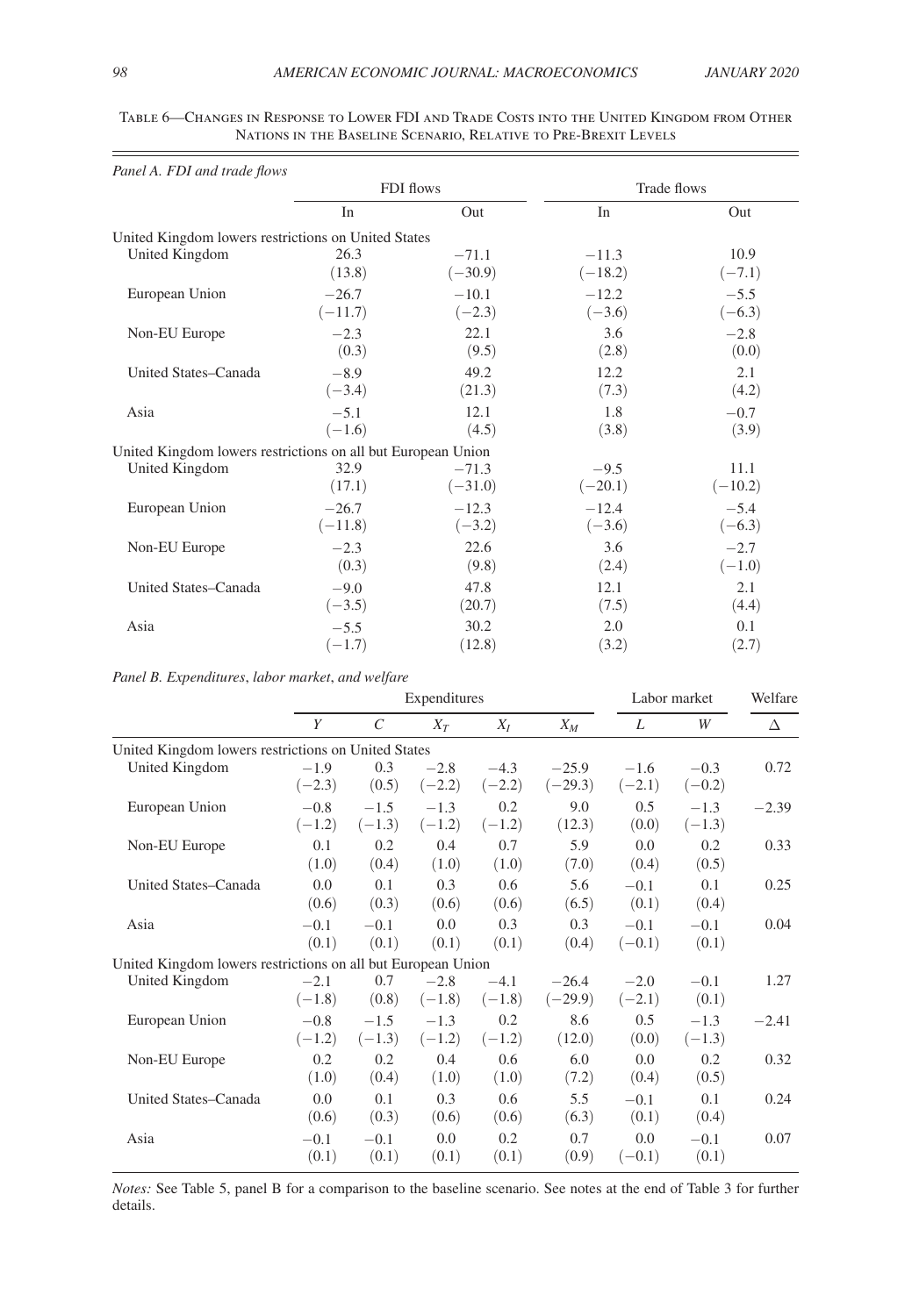or Canada. The last five rows of Table 6, panels A and B, show results if costs are lowered for all nations. In this case, there is a further boost to UK welfare, which is now higher by 1.27 percent relative to the pre-Brexit regime. Clearly, this alternative scenario, which has been discussed by the UK government as part of the Brexit plan, is preferable to the baseline scenario for UK citizens. In either case, however, citizens in the rest of the European Union are worse off.

#### **IV. Sensitivity**

To assess the importance of the policy experiments and parameters, we rerun the baseline numerical experiment shown in the last five rows of Table 5, panels A and B, and report key statistics for the United Kingdom in Table  $7<sup>20</sup>$  $7<sup>20</sup>$  $7<sup>20</sup>$ 

In the first three alternatives, we change the timing and magnitude of the policy changes shown in Figure 1. In the first case, the start of cost increases is delayed by two years relative to the baseline case. In the second, we assume the restrictions are tightened at a slower pace, with the decline in costs taking roughly two additional years. In the third, we assume that the eventual costs are different by 10 percentage points, a doubling of the baseline case. Delays and slower phase-ins affect the averages over the first decade, but not by much. The doubling of costs has a near-doubling effect on investment in technology capital and welfare, but less so on the current account and production.

In the remaining alternatives listed in rows 5 to 10 of Table 7, we change the model parameters. First, we broaden the notion of trade by including both goods and services trade when calibrating the trade costs. Since services trade is still relatively small, this does not change our results very much. Second, we change the Armington elasticity  $\rho$ , first lowering it to  $\rho = 5$  (row 6) and then increasing it to  $\rho = 15$  (row 7), to cover the wide range of estimates in the literature. Changes in this variable affect imports and inward FDI in predictable ways: when the elasticity is high, inflows are more sensitive to changes in policy as consumers are more likely to respond to higher-priced foreign goods by substituting more toward domestically produced goods. Likewise, more sensitivity to trade costs implies that the multinational is more likely to produce its good in the foreign country rather than ship it. Therefore, in the higher elasticity case, we see that inward FDI increases by even more than in the baseline case. If we lower the elasticity of substitution between foreign goods produced by affiliates and those produced by parents to  $\rho = 10$ , we find much greater welfare losses for the United Kingdom when costs of foreign goods, whether produced in the United Kingdom or abroad, rise. In this case, which is summarized in row 8, the pre-Brexit UK consumption has a much lower domestic share, and thus the negative impact of higher costs on foreign goods during the post-Brexit period is greater.

We also reran the numerical experiments with lower technology capital shares. The case with  $\phi = 0.01$  is reported in row 9 of Table 7. If we compare these results to the baseline case in row 1, we see that the changes in predicted FDI inflows are of opposite signs. This is to be expected as  $\phi$  approaches zero, since companies invest little in

<span id="page-23-0"></span><sup>&</sup>lt;sup>20</sup>We have also conducted experiments in the more general model of Holmes, McGrattan, and Prescott (2015).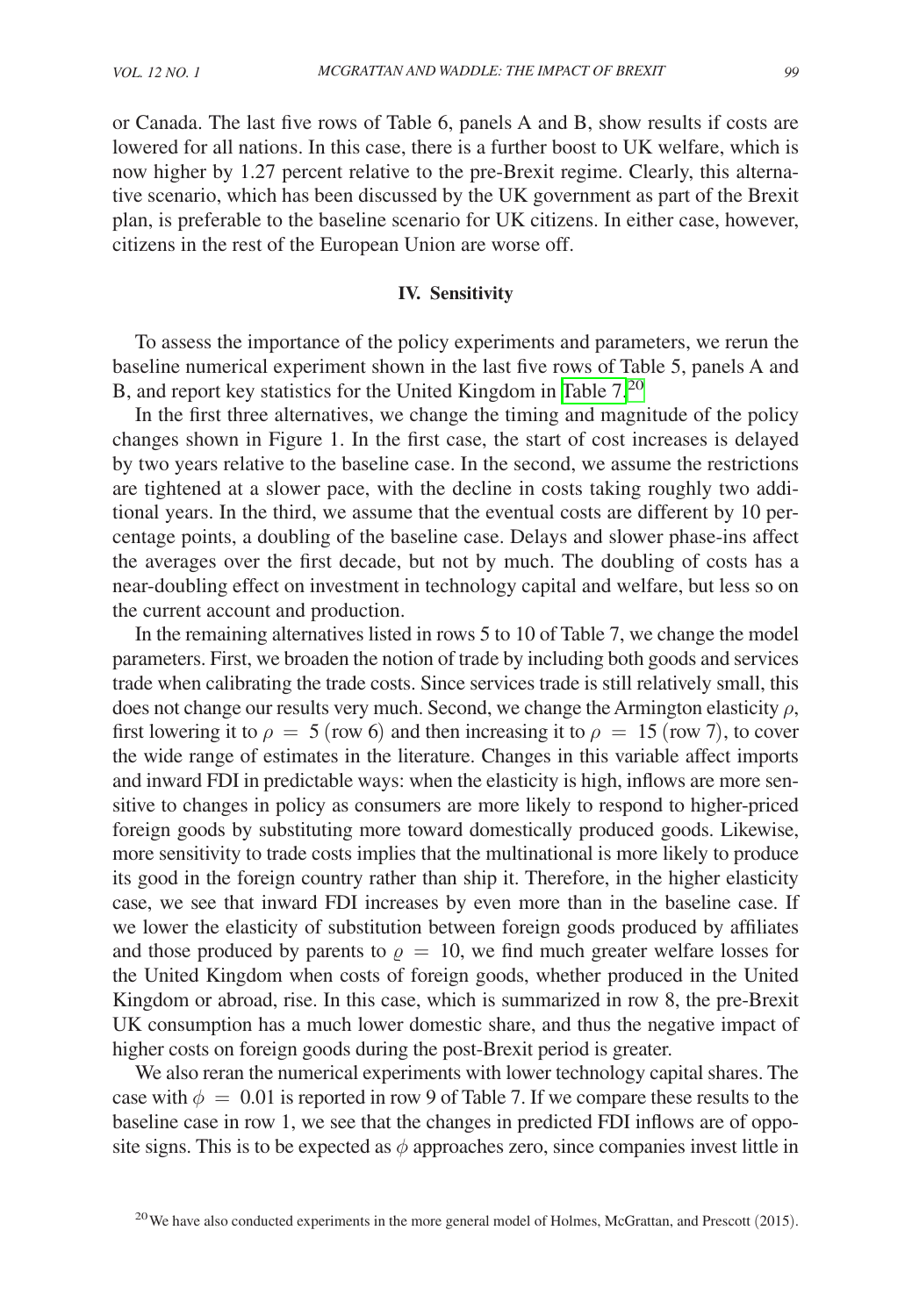<span id="page-24-0"></span>

|                        | <b>Inward FDI</b>    | <b>Imports</b>       | <b>Business</b><br>output | Technology<br>investment | Welfare |
|------------------------|----------------------|----------------------|---------------------------|--------------------------|---------|
| <b>Baseline</b>        | 7.4<br>(3.7)         | $-18.3$<br>$(-16.5)$ | $-1.0$<br>$(-3.2)$        | $-23.9$<br>$(-26.9)$     | $-1.40$ |
| Delay Brexit           | 13.4<br>(3.7)        | $-13.5$<br>$(-16.3)$ | $-0.7$<br>$(-3.2)$        | $-21.4$<br>$(-26.9)$     | $-1.33$ |
| Slower phase-in        | 10.5<br>(3.7)        | $-16.2$<br>$(-16.4)$ | $-0.9$<br>$(-3.2)$        | $-22.6$<br>$(-26.9)$     | $-1.37$ |
| Double costs           | 7.5<br>(5.8)         | $-31.7$<br>$(-26.4)$ | $-1.6$<br>$(-6.2)$        | $-44.8$<br>$(-48.0)$     | $-2.94$ |
| Broaden scope          | 6.8<br>(3.6)         | $-16.4$<br>$(-14.7)$ | $-0.9$<br>$(-3.2)$        | $-24.0$<br>$(-26.9)$     | $-1.38$ |
| Decrease elasticity    | $-2.1$<br>$(-2.5)$   | $-10.3$<br>$(-2.8)$  | $-0.6$<br>$(-1.7)$        | $-13.6$<br>$(-13.1)$     | $-1.69$ |
| Increase elasticity    | 14.7<br>(9.6)        | $-24.1$<br>$(-27.2)$ | $-1.2$<br>$(-4.6)$        | $-31.6$<br>$(-38.8)$     | $-1.14$ |
| Set elasticities equal | 24.3<br>(8.6)        | $-11.1$<br>$(-15.5)$ | $-2.4$<br>$(-5.0)$        | $-24.6$<br>$(-26.9)$     | $-3.04$ |
| Lower capital share    | $-10.4$<br>$(-17.9)$ | $-14.2$<br>(7.1)     | $-1.5$<br>(0.2)           | $-25.0$<br>$(-28.5)$     | $-1.58$ |
| No adjustment costs    | 12.9<br>(3.6)        | $-23.3$<br>$(-16.0)$ | $-1.3$<br>$(-3.4)$        | $-33.1$<br>$(-27.0)$     | $-1.23$ |

| TABLE 7—CHANGES IN UK AGGREGATES RELATIVE TO PRE-BREXIT LEVELS |
|----------------------------------------------------------------|
| (ALTERNATIVE POLICIES AND PARAMETERS)                          |

*Notes:* See notes at the end of Table 3. The baseline implementation corresponds to the last five rows of Table 5, panels A and B. The "delay Brexit" assumes a two-year delay in implementation. The "slow phase-in" assumes the Brexit occurs at the same time as the baseline but takes two years longer to be phased in. The "double costs" assumes that long-run costs rise to 10 percentage points. The "broaden scope" uses trade data on services as well as goods to parameterize the model. The "decrease elasticity" uses an Armington elasticity of  $\rho = 5$ . The "increase" elasticity" uses an Armington elasticity of  $\rho = 15$ . The "set elasticities equal" uses  $\rho = \rho = 10$ . The "lower capital" share" uses  $\phi = 0.01$ . The "no adjustment costs" turns off all costs of adjusting capital.

R&D and other intangibles, and thus have less of an incentive to engage in FDI than in the baseline case, especially with regulatory costs rising. On the new balanced growth path, we find a smaller change in UK output and little reallocation of global production, since technology capital investment is a critical determinant of who produces and where. Finally, although not shown in the table, we find that further opening up to non-EU countries (as in the experiments shown in Table 6) does not lead to positive welfare gains for the United Kingdom, as we found in the baseline. The positive gains in the  $\phi = 0.07$  case are derived from significant increases in intangible investment and greater outward FDI by non-EU nations in the post-Brexit period.

In the last row of Table 7, we rerun the numerical experiment without adjustment costs. As expected, there are larger initial responses because investment adjusts immediately after the policy announcement. In fact, some equilibrium investments fall below negative, which is why they were included in the baseline parameterization. Even so, the outcomes are not significantly different from the baseline.

#### **V. Conclusion**

In this paper, we estimate the impact of tightening regulations on trade and FDI of foreign multinationals following the UK referendum to leave the European Union.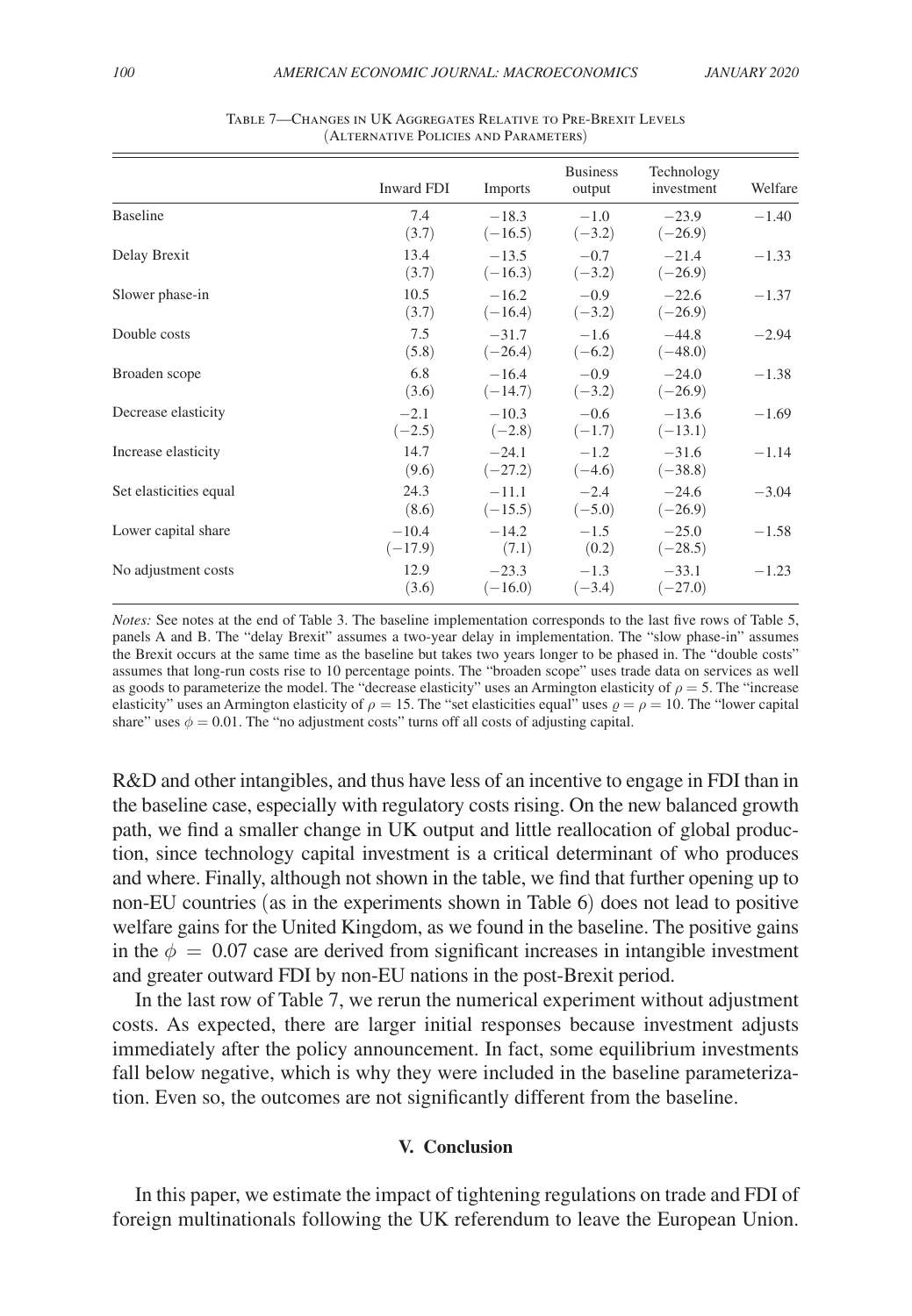We show that the impact on investment, production, and welfare depends importantly on whether the United Kingdom acts unilaterally to block EU flows or jointly with EU nations to erect cross-border barriers on each other. Economies that remain open enjoy the benefit of new ideas and knowledge of others without undertaking costly investments themselves. If the United Kingdom unilaterally tightens regulations, UK firms must invest on their own, and UK citizens will be significantly worse off. Although its exports and outward FDI face higher costs, the European Union benefits from increased investment by UK firms in R&D and other intangible capital.

If the European Union also tightens regulations on trade and FDI from the United Kingdom, then the relative sizes and TFPs of the two economies, along with those of other investing nations, will determine global investment and production patterns in the post-Brexit period. Given that the United Kingdom is relatively small, if the UK and EU firms face the same stricter regulations, we predict that the optimal response of UK firms is to lower investments in R&D and other intangibles and to disinvest in their EU subsidiaries. We predict that the optimal response of UK citizens will be to increase international lending by financing the production of non-UK multinationals, both domestically and abroad. In this scenario, we estimate significant welfare losses for both the United Kingdom and other EU nations. However, we estimate significant welfare gains for UK citizens if their government were to simultaneously reduce current restrictions on major investors outside of the European Union.

#### DATA APPENDIX

In this Appendix, we report our data sources. All data and computer codes can be found at www.econ.umn.edu/∼erm.

The main series used for our analysis are populations, GDPs, FDI flows, trade flows, and average corporate tax rates. The source for populations and GDPs is the World Bank's World Development Indicators (WDI) database (1960–2016). The specific series that we use are total population (SP.POP.TOTL), GDP in current US dollars (NY.GDP.MKTP.CD), and GDP at purchasing power parity in constant 2011 international dollars (NY.GDP.MKTP.PP.KD). For each of these variables, when constructing composite countries, such as the European Union or the United States plus Canada, we simply add populations and GDPs across countries to arrive at the total for the composite country.

The main source for bilateral foreign direct investment flows is the FDI statistics from the Organisation for Economic Co-operation and Development (OECD). These flows are reported to the OECD by the member countries for each of their partner countries. The data for inward FDI flows to China from its partners come from the *China Statistical Yearbook* (1990–2016). These data are available from 1990 to 2013. Data on outward FDI by host country are available from the *China Commerce Yearbook* (2003–2016) for the years 2003–2013. When constructing total FDI statistics for composite country groups, we subtract any FDI cross-flows between the member countries of these groups.

We use two sources for bilateral trade flows: the United Nations Comtrade database and the World Input-Output Database (Timmer et al. 2015). In the main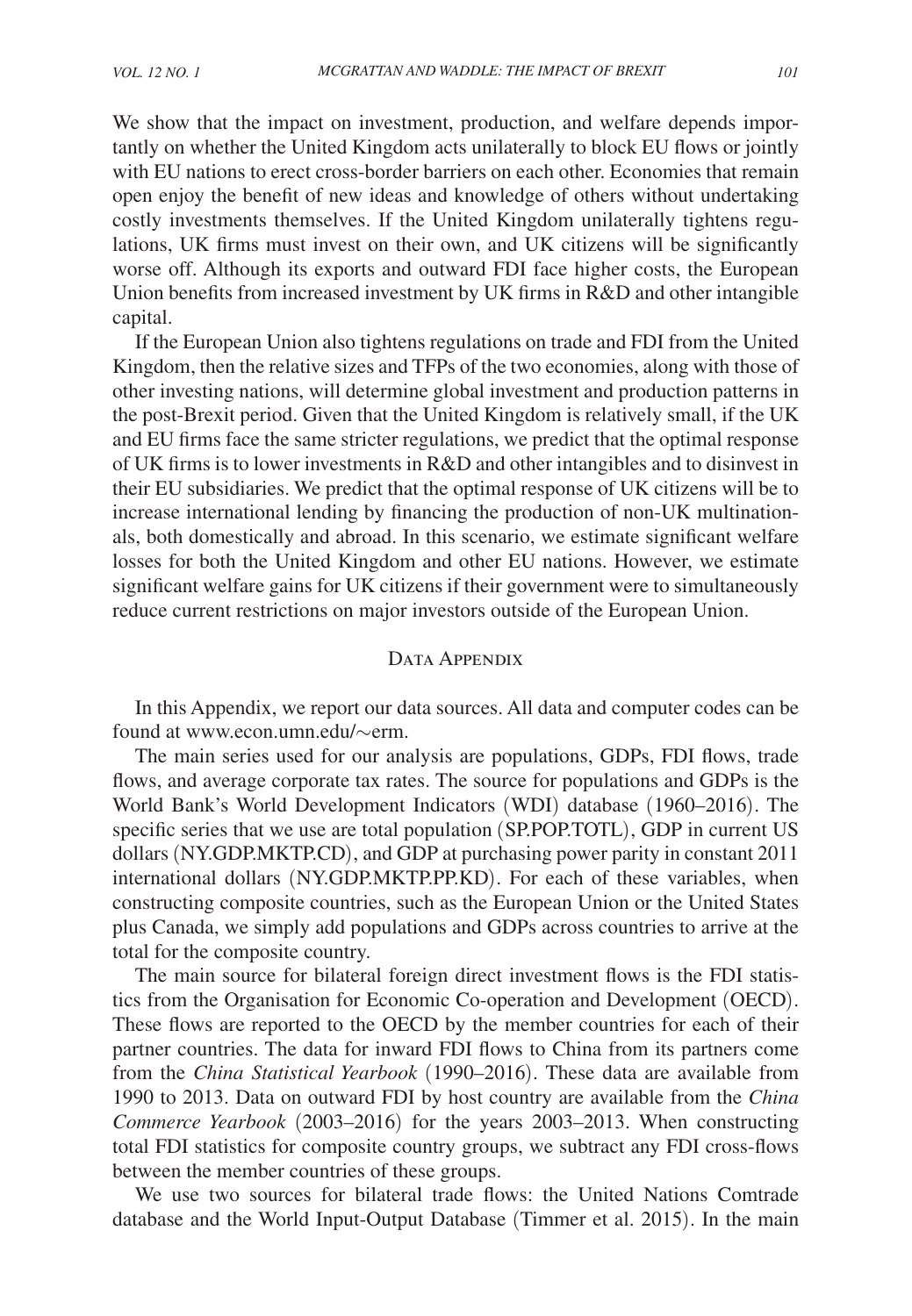calibration, we use the Comtrade data, which include trade in goods only. We gather data on total imports (flow = 6) and total exports (flow = 5) between countries, where trade is reported using the ISIC revision 3 nomenclature. In our sensitivity analysis, we use data from the World Input-Output Database, which is available from 1995 to 2012 and includes trade in goods and services. The annual tables provided by the World Input-Output Database report the amount of a good produced by Country A in a given industry and used by Country B, by category or industry of end use. In order to construct total bilateral flows of exports from Country A to Country B, we sum across all industries of production by Country A and all categories of use by Country B. In both cases, we aggregate the data into the five composite country-groups. Similar to our construction of bilateral FDI flows, we construct all composite country-group flows by summing all imports (exports) into (out of) the countries within the composite country and subtracting any within-country-group flows from the total. Additionally, we use the bilateral trade data to construct total imports (exports) from the other countries in the model.

Data on corporate tax rates are from estimates from the accounting firm KPMG International (1993–2016). In order to construct tax rates for our composite countries, a simple average is taken across prevailing tax rates in the countries being aggregated.

For computation of the initial steady state, an average of each of the data series was taken across three years: 2010 through 2012. We chose a start date of 2010 to avoid the trough of the Great Recession and an end year of 2012 because that was the last year in which all of the data series were available.

#### **REFERENCES**

- **Anderson, James E., Mario Larch, and Yoto V. Yotov.** 2017. "Trade and Investment in the Global Economy." NBER Working Paper 23757.
- **Antràs, Pol, and Stephen R. Yeaple.** 2014. "Multinational Firms and the Structure of International Trade." In *Handbook of International Economics*, Vol. 4, edited by Gita Gopinath, Elhanan Helpman, and Kenneth Rogoff, 55–130. Amsterdam: North-Holland.
- **Arkolakis, Costas, Natalia Ramondo, Andrés Rodríguez-Clare, and Stephen Yeaple.** 2017. "Innovation and Production in the Global Economy." NBER Working Paper 18972.
- **Barrell, Ray, and Nigel Pain.** 1997. "Foreign Direct Investment, Technological Change, and Economic Growth within Europe." *Economic Journal* 107 (445): 1770–86.
	- **Bruno, Randolph Luca, Nauro Campos, Saul Estrin, and Meng Tian.** 2016. "Foreign Direct Investment and the Relationship between the United Kingdom and the European Union." London School of Economics Center for Economic Performance Discussion Paper 1453.
	- **Campos, Nauro, and Fabrizio Coricelli.** 2015. "Some Unpleasant Brexit Econometrics." Vox EU. <https://voxeu.org/article/some-unpleasant-brexit-econometrics> (accessed January 16, 2017).
	- **Campos, Nauro F., Fabrizio Coricelli, and Luigi Moretti.** 2014. "Economic Growth and Political Integration: Estimating the Benefits from Membership in the European Union Using the Synthetic Counterfactuals Method." IZA Discussion Paper 8162.
	- **China Ministry of Commerce**. 2003–2016. China Commerce Yearbook, [www.yearbook.org.cn/](http://www.yearbook.org.cn/english/index.htm#) [english/index.htm#](http://www.yearbook.org.cn/english/index.htm#) (accessed September 12, 2016).
	- **China National Bureau of Statistics.** 1990–2016. China Statistical Yearbook, [www.stats.gov.cn](http://www.stats.gov.cn)  (accessed September 12, 2016).
	- **Dhingra, Swati, Gianmarco Ottaviano, Thomas Sampson, and John Van Reenen.** 2016. "The Impact of Brexit on Foreign Investment in the UK." London School of Economics Center for Economic Performance Working Paper.
- **Holmes, Thomas J., Ellen R. McGrattan, and Edward C. Prescott.** 2015. "Quid Pro Quo: Technology Capital Transfers for Market Access in China." *Review of Economic Studies* 82 (3): 1154–93.